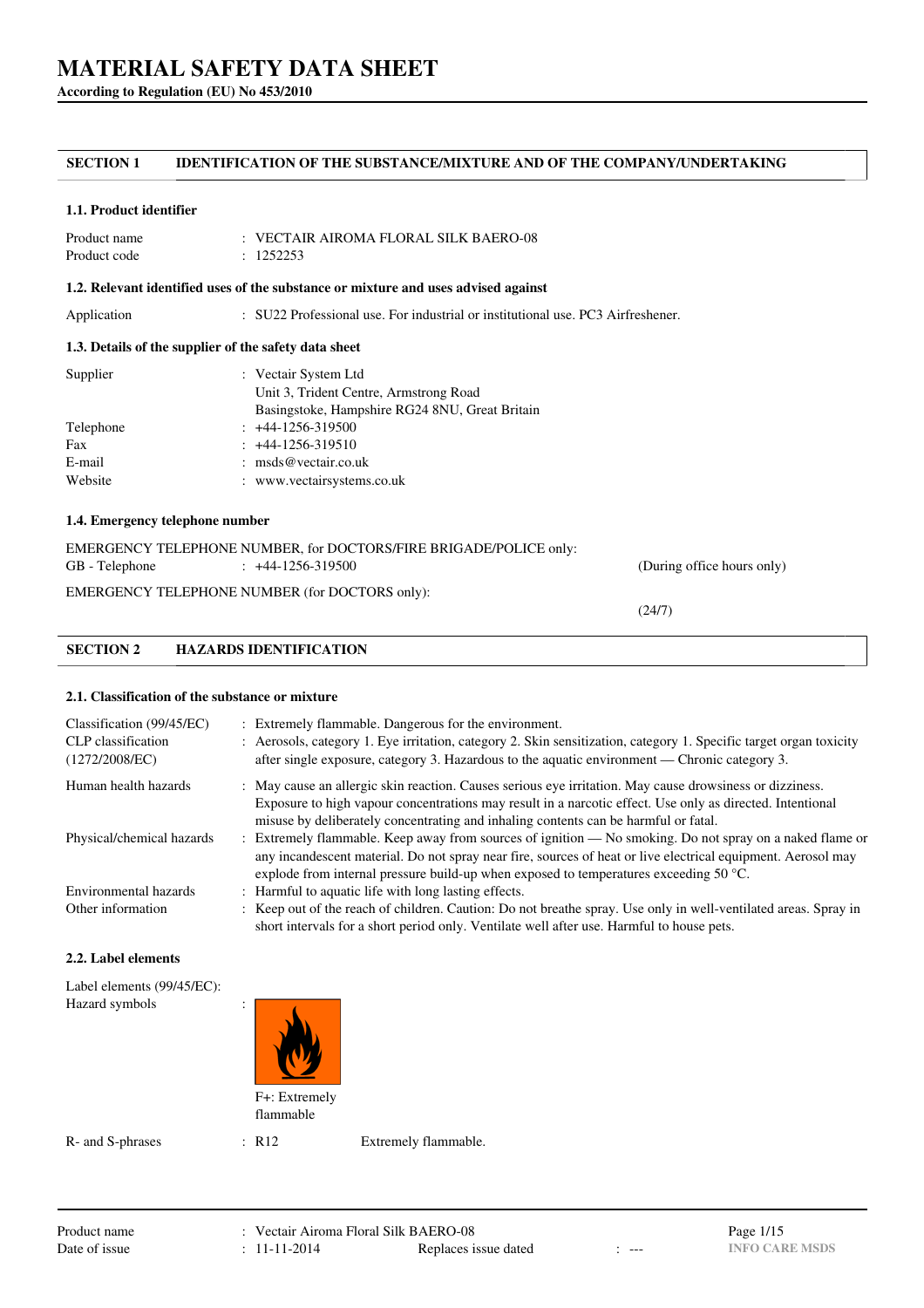**According to Regulation (EU) No 453/2010**

|                                                     | R52/53                  | Harmful to aquatic organisms, may cause long-term adverse effects in the aquatic<br>environment.                                                                                                                                                                                                                                                                                                                                                        |
|-----------------------------------------------------|-------------------------|---------------------------------------------------------------------------------------------------------------------------------------------------------------------------------------------------------------------------------------------------------------------------------------------------------------------------------------------------------------------------------------------------------------------------------------------------------|
|                                                     | S <sub>2</sub>          | Keep out of the reach of children.                                                                                                                                                                                                                                                                                                                                                                                                                      |
|                                                     | S16                     | Keep away from sources of ignition - No smoking.                                                                                                                                                                                                                                                                                                                                                                                                        |
|                                                     | S23 Aerosol             | Do not breathe spray.                                                                                                                                                                                                                                                                                                                                                                                                                                   |
|                                                     | S51                     | Use only in well-ventilated areas.                                                                                                                                                                                                                                                                                                                                                                                                                      |
| Additional labelling                                |                         | : Important: Pressurized container; protect from sunlight and do not expose to temperatures exceeding 50°C.<br>Do not pierce or burn, even after use. Do not spray on a naked flame or any incandescent material.                                                                                                                                                                                                                                       |
| Label elements (1272/2008/EC):                      |                         |                                                                                                                                                                                                                                                                                                                                                                                                                                                         |
| Hazard pictograms                                   |                         |                                                                                                                                                                                                                                                                                                                                                                                                                                                         |
| Signal word                                         | : Danger                |                                                                                                                                                                                                                                                                                                                                                                                                                                                         |
| H- and P-phrases                                    | $\pm$ H222              | Extremely flammable aerosol.                                                                                                                                                                                                                                                                                                                                                                                                                            |
|                                                     | H <sub>229</sub>        | Pressurised container: May burst if heated.                                                                                                                                                                                                                                                                                                                                                                                                             |
|                                                     | H317                    | May cause an allergic skin reaction.                                                                                                                                                                                                                                                                                                                                                                                                                    |
|                                                     | H412                    | Harmful to aquatic life with long lasting effects.                                                                                                                                                                                                                                                                                                                                                                                                      |
|                                                     | P <sub>251</sub>        | Do not pierce or burn, even after use.                                                                                                                                                                                                                                                                                                                                                                                                                  |
|                                                     | P410+P412               | Protect from sunlight. Do not expose to temperatures exceeding 50 °C/122 °F.                                                                                                                                                                                                                                                                                                                                                                            |
|                                                     | P <sub>210</sub>        | Keep away from heat, hot surfaces, sparks, open flames and other ignition sources. No<br>smoking.                                                                                                                                                                                                                                                                                                                                                       |
|                                                     | P211                    | Do not spray on an open flame or other ignition source.                                                                                                                                                                                                                                                                                                                                                                                                 |
|                                                     | P <sub>280</sub> gloves | Wear protective gloves.                                                                                                                                                                                                                                                                                                                                                                                                                                 |
|                                                     | P333+P313               | If skin irritation or rash occurs: Get medical advice/attention.                                                                                                                                                                                                                                                                                                                                                                                        |
|                                                     | $P362 + P364$<br>P501   | Take off contaminated clothing and wash it before reuse.<br>Dispose of contents/container to an official chemical waste depot.                                                                                                                                                                                                                                                                                                                          |
|                                                     |                         |                                                                                                                                                                                                                                                                                                                                                                                                                                                         |
| Additional labelling (99/45/EC and/or 1272/2008/EC) |                         | : Where the mixture is labelled in accordance with Regulation (EC) No 1272/2008 (CLP)                                                                                                                                                                                                                                                                                                                                                                   |
|                                                     |                         | the packaging shall (also) carry the text: Contains: Propan-2-ol ; $(Z)$ -3-hexenyl salicylate;                                                                                                                                                                                                                                                                                                                                                         |
|                                                     |                         | 3-p-Cumenyl-2-methylpropionaldehyde; 3,7-Dimethylocta-1,6-diene; Eugenol; Phenol, 2-methoxy-,                                                                                                                                                                                                                                                                                                                                                           |
|                                                     |                         | reaction products with 2,2-dimethyl-3-methylenebicyclo[2.2.1]heptane, hydrogenated; Geraniol.                                                                                                                                                                                                                                                                                                                                                           |
|                                                     |                         | $\therefore$ 6 % of the mixture consists of ingredient(s) of unknown acute inhalation toxicity.                                                                                                                                                                                                                                                                                                                                                         |
| 2.3. Other hazards                                  |                         |                                                                                                                                                                                                                                                                                                                                                                                                                                                         |
| Other information                                   | than $0,1\%$ .          | : The classification of this product is based on the non-aerosolised form of the mixture (on basis of section<br>1.1.3.7. of Regulation (EC) No 1272/2008). The product does not need to carry all label elements required by<br>Article 17 of Regulation (EC) No 1272/2008 on the basis of Annex I, point 1.5.2.1. Exemption for packages<br>where the contents do not exceed 125 ml. Does not contain PBT or vPvB substances in concentrations higher |
| <b>SECTION 3</b>                                    |                         | <b>COMPOSITION / INFORMATION ON INGREDIENTS</b>                                                                                                                                                                                                                                                                                                                                                                                                         |

#### **3.2. Mixtures**

Product description : Mixture.

Information on hazardous substances:

| Substance name   | Concentration<br>$(w/w)$ $(\%)$ | CAS nr.        | EC number | <b>Symbols</b> | R-phrases      |
|------------------|---------------------------------|----------------|-----------|----------------|----------------|
| Propane          | $10 - 520$                      | $174 - 98 - 6$ | 200-827-9 |                | $\overline{1}$ |
| Ethanol          | $10 - 20$                       | $64 - 17 - 5$  | 200-578-6 |                |                |
| <b>Isobutane</b> | 25 - 50                         | $175 - 28 - 5$ | 200-857-2 |                |                |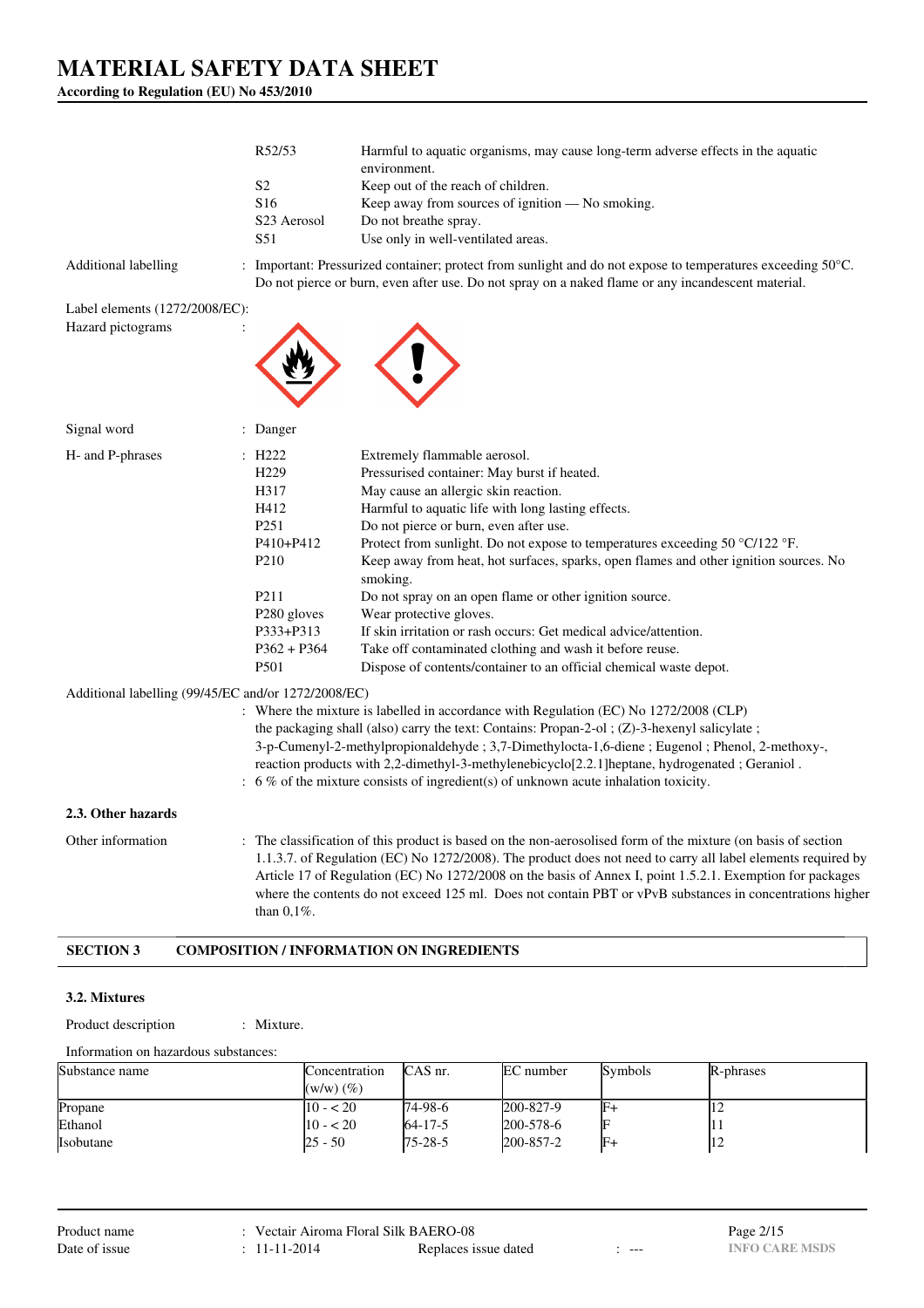**According to Regulation (EU) No 453/2010**

| Geraniol                                           | $0,1$       | $106 - 24 - 1$ | 203-377-1 | Xi    | 38-41-43    |
|----------------------------------------------------|-------------|----------------|-----------|-------|-------------|
| Phenol, 2-methoxy-, reaction products with $< 0.1$ |             | 70955-71-4     | 275-062-7 | Xi    | 43          |
| 2,2-dimethyl-3-                                    |             |                |           |       |             |
| methylenebicyclo[2.2.1]heptane,                    |             |                |           |       |             |
| hydrogenated                                       |             |                |           |       |             |
| Eugenol                                            | < 0.1       | $97 - 53 - 0$  | 202-589-1 | Xi    | 36-43       |
| 3,7-Dimethylocta-1,6-diene                         | < 0,1       | 2436-90-0      | 219-433-3 | Xi    | 10-38-43-65 |
| 3-p-Cumenyl-2-methylpropionaldehyde                | $0,1$       | 103-95-7       | 203-161-7 | Xn; N | 38-43-51/53 |
| Undecan-4-olide                                    | $0,1 - 1$   | $104 - 67 - 6$ | 203-225-4 | N     | 51/53       |
| 4-(2,6,6-trimethylcyclohex-1-ene-1-yl)-            | $ 0,1 - 1 $ | 14901-07-6     | 238-969-9 | N     | 51/53       |
| but-3-ene-2-one                                    |             |                |           |       |             |
| Geranyl acetate                                    | $0,1 - 1$   | 105-87-3       | 203-341-5 | N     | 51/53       |
| 3,7-Dimethyloctan-3-ol                             | $0.1 - 1$   | 78-69-3        | 201-133-9 | Xi; N | 38-51/53    |
| Isobutyl salicylate                                | $0.1 - 1$   | 87-19-4        | 201-729-9 | Xn    | 22          |
| Benzyl acetate                                     | $0.1 - 1$   | $140 - 11 - 4$ | 205-399-7 | ----- |             |
| Naphtha (petroleum), hydrotreated heavy            | $0,1 - 1$   | 64742-48-9     | 265-150-3 | Xn    | 65-66       |
| $(Z)$ -3-hexenyl salicylate                        | $0.1 - 1$   | 65405-77-8     | 265-745-8 | Xi; N | 43-50/53    |
| A mixture of: cis-tetrahydro-2-isobutyl-4-         | $0,1 - 1$   | 63500-71-0     | 405-040-6 | Xi    | 36          |
| methylpyran-4-ol; trans-tetrahydro-2-              |             |                |           |       |             |
| isobutyl-4-methylpyran-4-ol                        |             |                |           |       |             |
| 2-Phenylethanol                                    | $0,1 - 1$   | $60-12-8$      | 200-456-2 | Xn    | 22-36       |
| Linalyl acetate                                    | $0,1 - 1$   | 115-95-7       | 204-116-4 | Xi    | 38          |
| <b>Butane</b>                                      | $0,1 - 1$   | 106-97-8       | 203-448-7 | $F+$  | 12          |
| 2,6-Dimethyloct-7-en-2-ol                          | $1 - 5$     | 18479-58-8     | 242-362-4 | Xi    | 38          |
| Propyleneglycol                                    | $5 - 10$    | $57 - 55 - 6$  | 200-338-0 | ----- |             |
| Propan-2-ol                                        | $5 - 10$    | $67-63-0$      | 200-661-7 | F;Xi  | 11-36-67    |

Reference is made to chapter 16 for full text of each relevant R phrase. Occupational exposure limit(s), if relevant, are listed in section 8.

| Substance name                             | REACH nr.        | <b>Hazard Class</b>                | Pictograms    | H-phrases              |
|--------------------------------------------|------------------|------------------------------------|---------------|------------------------|
| Propane                                    | 01-2119486944-21 | Flam. Gas 1; Press. Gas            | GHS02; GHS04  | H220; H280             |
| Ethanol                                    | 01-2119457610-43 | Flam. Liq. 2; Eye Irrit. 2         | GHS02; GHS07  | H225; H319             |
| Isobutane                                  | 01-2119485395-27 | Flam. Gas 1; Press. Gas            | GHS02; GHS04  | H220; H280             |
| Geraniol                                   | 01-2119552430-49 | Skin Sens. 1; Eye Dam.             | GHS05; GHS07  | H317; H318; H315       |
|                                            |                  | 1; Skin Irrit. 2                   |               |                        |
| Phenol, 2-methoxy-, reaction products with |                  | Skin Sens. 1                       | GHS07         | H317                   |
| 2,2-dimethyl-3-                            |                  |                                    |               |                        |
| methylenebicyclo[2.2.1]heptane,            |                  |                                    |               |                        |
| hydrogenated                               |                  |                                    |               |                        |
| Eugenol                                    |                  | Eye Irrit. 2; Skin Sens. 1         | GHS07         | H319; H317             |
| 3,7-Dimethylocta-1,6-diene                 |                  | Flam. Liq. 3; Asp. Tox.            | GHS02: GHS07: | H226; H304; H315; H317 |
|                                            |                  | 1; Skin Irrit. 2; Skin Sens. GHS08 |               |                        |
|                                            |                  |                                    |               |                        |
| 3-p-Cumenyl-2-methylpropionaldehyde        | 01-2119970582-32 | Skin Irrit. 2; Skin Sens. 1; GHS07 |               | H315; H317             |
|                                            |                  | Aquatic Chronic 2                  |               |                        |
| Undecan-4-olide                            | 01-2119959333-34 | Aquatic Chronic 2                  | GHS09         | H411                   |
| $4-(2,6,6-trimethylcyclohex-1-ene-1-yl)-$  | 01-2119937833-30 | Aquatic Chronic 2                  | GHS09         | H411                   |
| but-3-ene-2-one                            |                  |                                    |               |                        |
| Geranyl acetate                            | 01-2119973480-35 | Aquatic Chronic 2                  | GHS09         | H411                   |
| 3,7-Dimethyloctan-3-ol                     | 01-2119454788-21 | Eye Irrit. 2; Skin Irrit. 2        | GHS07         | H315; H319             |
| Isobutyl salicylate                        |                  | Acute Tox, 4                       | GHS07         | H302                   |
| Benzyl acetate                             | 01-2119638272-42 | Aquatic Chronic 3                  |               | H412                   |
| Naphtha (petroleum), hydrotreated heavy    |                  | Asp. Tox. 1                        | GHS08         | H304; EUH066           |
| $(Z)$ -3-hexenyl salicylate                | 01-2119987320-37 | Skin Sens. 1; Aquatic              | GHS07: GHS09  | H317; H410             |
|                                            |                  | Chronic 2                          |               |                        |
| A mixture of: cis-tetrahydro-2-isobutyl-4- | 01-0000015458-64 | Eye Irrit. 2                       | GHS07         | H319                   |
| methylpyran-4-ol; trans-tetrahydro-2-      |                  |                                    |               |                        |
| isobutyl-4-methylpyran-4-ol                |                  |                                    |               |                        |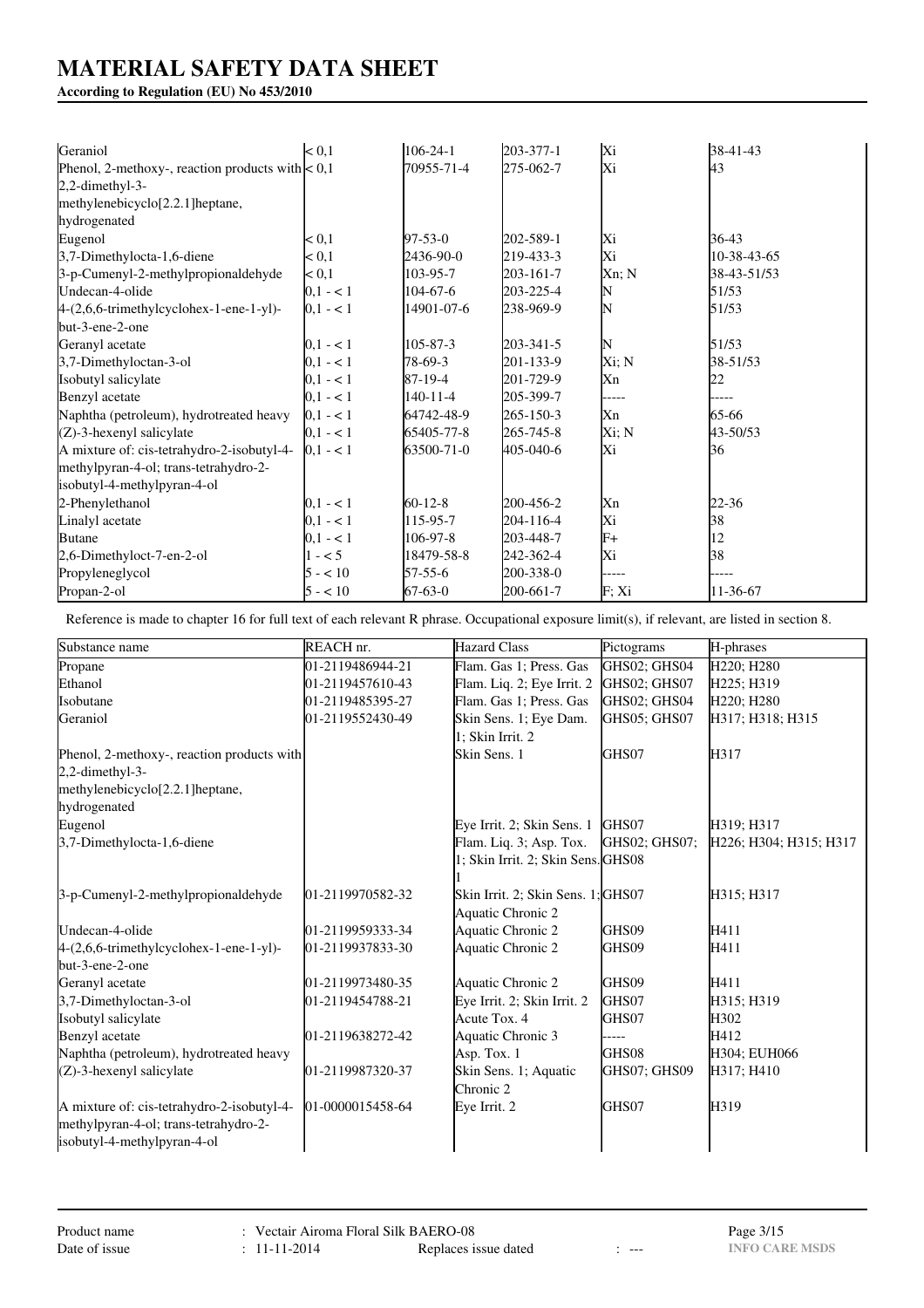# **According to Regulation (EU) No 453/2010**

| 2-Phenylethanol           | $[01-2119963921-31]$    | Acute Tox. 4; Eye Irrit. 2 GHS07         |              | H302; H319       |
|---------------------------|-------------------------|------------------------------------------|--------------|------------------|
| Linalyl acetate           | 01-2119454789-19        | Skin Irrit. 2; Eye Irrit. 2 GHS07        |              | H315; H319       |
| <b>Butane</b>             | $[01-2119474691-32]$    | Flam. Gas 1; Press. Gas                  | GHS02: GHS04 | H220: H280       |
| 2,6-Dimethyloct-7-en-2-ol | 01-2119457274-37        | Skin Irrit. 2; Eye Irrit. 2 GHS07        |              | H315; H319       |
| Propyleneglycol           | $[01-2119456809-23]$    |                                          |              |                  |
| Propan-2-ol               | $101 - 2119457558 - 25$ | Flam. Liq. 2; Eye Irrit. 2; GHS02; GHS07 |              | H225; H319; H336 |
|                           |                         | <b>STOT SE 3</b>                         |              |                  |

Reference is made to chapter 16 for full text of each relevant H phrase.

# **SECTION 4 FIRST-AID MEASURES**

#### **4.1. Description of first aid measures**

| First aid measures       |                                                                                                                                                       |
|--------------------------|-------------------------------------------------------------------------------------------------------------------------------------------------------|
| Inhalation               | : Not applicable under normal conditions of use. Consult a doctor if victim feels unwell.                                                             |
| Skin contact             | : Take off contaminated clothing. Wash off skin with plenty of water and soap before product dries up. Consult<br>a doctor if irritation persists.    |
| Eye contact<br>Ingestion | : Wash out with (lukewarm) water for at least 15 minutes. Remove contact lenses. Consult a doctor.<br>: Aerosol/mist: Ingestion is unlikely to occur. |
|                          |                                                                                                                                                       |

# **4.2. Most important symptoms and effects, both acute and delayed**

| Effects and symptoms |                                                                                                          |
|----------------------|----------------------------------------------------------------------------------------------------------|
| Inhalation           | : No specific effects and/or symptoms are known.                                                         |
| Skin contact         | : May cause redness and irritation, sensitisation. May produce an allergic reaction. May cause dry skin. |
| Eye contact          | : Irritant. May cause redness and pain.                                                                  |
| Ingestion            | : Aerosol/mist: Ingestion is unlikely to occur.                                                          |
|                      |                                                                                                          |

#### **4.3. Indication of any immediate medical attention and special treatment needed**

| Note to physicians | None known. |
|--------------------|-------------|
|--------------------|-------------|

### **SECTION 5 FIRE-FIGHTING MEASURES**

#### **5.1. Extinguishing media**

| Extinguishing media                         |                                                                                                                                                                                                                                                                  |
|---------------------------------------------|------------------------------------------------------------------------------------------------------------------------------------------------------------------------------------------------------------------------------------------------------------------|
| Suitable                                    | : Carbondioxide (CO2). Alcohol resistant foam. Dry chemical. Water fog.                                                                                                                                                                                          |
| Not suitable                                | : Water jet.                                                                                                                                                                                                                                                     |
|                                             | 5.2. Special hazards arising from the substance or mixture                                                                                                                                                                                                       |
| Special exposure hazards                    | : Aerosol may explode from internal pressure build-up when exposed to temperatures exceeding $50^{\circ}$ C. Do<br>not expose emergency personnel to overheated aerosol containers. Water may be used to cool container and<br>prevent explosion of the aerosol. |
| Hazardous thermal<br>decomposition products | : Carbon monoxide may be evolved if incomplete combustion occurs.                                                                                                                                                                                                |

### **5.3. Advice for firefighters**

|                   | Special protective equipment : Fight a fire where aerosols are involved from a protected position. Use adequate respiratory equipment in |
|-------------------|------------------------------------------------------------------------------------------------------------------------------------------|
| for fire-fighters | case of insufficient ventilation.                                                                                                        |

# **SECTION 6 ACCIDENTAL RELEASE MEASURES**

#### **6.1. Personal precautions, protective equipment and emergency procedures**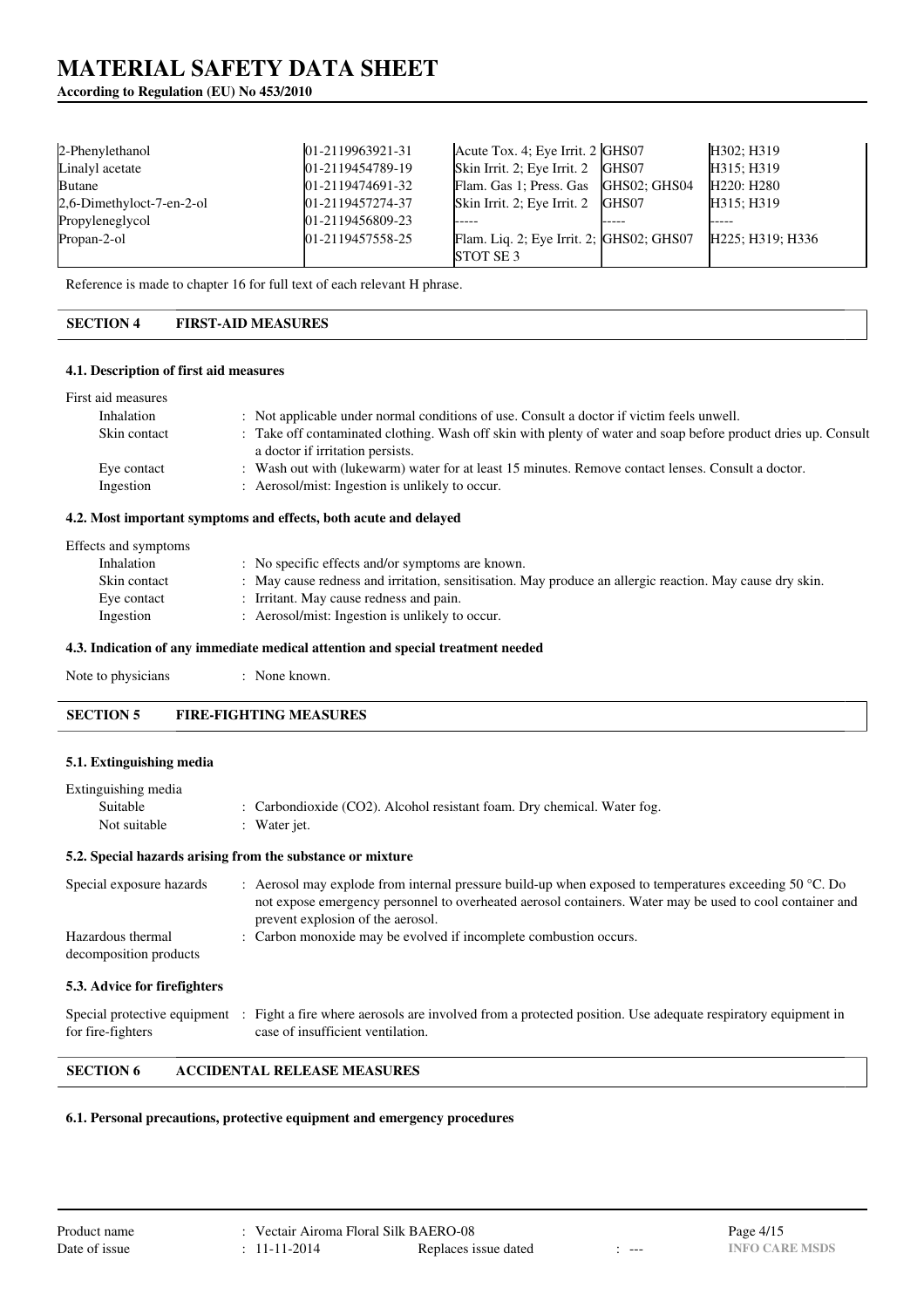**According to Regulation (EU) No 453/2010**

| Personal precautions                                      | : Danger of slipping. Clean up spills immediately. Wear shoes with non-slip soles. Avoid contact with spilled<br>or released material. Do not breathe vapours and/or spray. Keep away from sources of ignition — No<br>smoking. Build up of highly flammable gasses involves an explosion risk. Vapours are heavier than air. Build<br>up (of gasses) in low areas involves risk of suffocation. |
|-----------------------------------------------------------|--------------------------------------------------------------------------------------------------------------------------------------------------------------------------------------------------------------------------------------------------------------------------------------------------------------------------------------------------------------------------------------------------|
| 6.2. Environmental precautions                            |                                                                                                                                                                                                                                                                                                                                                                                                  |
| Environmental precautions                                 | : Avoid release of product into sewers, surface water and/or ground water. Waste product should not be<br>allowed to contaminate soil or water.                                                                                                                                                                                                                                                  |
| Other information                                         | : Notify authorities if any exposure to the general public or the environment occurs or is likely to occur.                                                                                                                                                                                                                                                                                      |
| 6.3. Methods and material for containment and cleaning up |                                                                                                                                                                                                                                                                                                                                                                                                  |
| Methods for cleaning up                                   | : Collect spilled material in containers. Collect cans in an approved container. Do not pierce aerosols. Wash<br>away remainder with plenty of water and soap.                                                                                                                                                                                                                                   |
| 6.4. Reference to other sections                          |                                                                                                                                                                                                                                                                                                                                                                                                  |
| Reference to other sections                               | $\therefore$ See also section 8.                                                                                                                                                                                                                                                                                                                                                                 |
| <b>SECTION 7</b>                                          | <b>HANDLING AND STORAGE</b>                                                                                                                                                                                                                                                                                                                                                                      |
| 7.1. Precautions for safe handling                        |                                                                                                                                                                                                                                                                                                                                                                                                  |
| Handling                                                  | : Handle in accordance with good occupational hygiene and safety practices in well-ventilated areas.<br>Important: Pressurized container; protect from sunlight and do not expose to temperatures exceeding 50°C.<br>Do not pierce or burn, even after use. Do not breathe spray. Avoid contact with skin and eyes.                                                                              |
|                                                           | 7.2. Conditions for safe storage, including any incompatibilities                                                                                                                                                                                                                                                                                                                                |
| Storage                                                   | : Keep frost-free, in a cool $(< 35^{\circ})$ , dry and well-ventilated place. Protect from sunlight and keep away from                                                                                                                                                                                                                                                                          |

heat. Recommended packaging : Not applicable.

**7.3. Specific end use(s)**

Use  $\qquad \qquad$  : Use only as directed.

**SECTION 8 EXPOSURE CONTROLS/PERSONAL PROTECTION**

### **8.1. Control parameters**

Occupational exposure limits : Occupational exposure limits have not been established for this product. Derived no-effect levels (DNEL) have not been established for this product. Predicted no-effect concentrations (PNEC) have not been established for this product.

Workplace exposure limits (mg/m<sup>3</sup>):

| Chemical name                           | Country | TWA 8 hour | STEL 15 min | <b>Comments</b>                       |
|-----------------------------------------|---------|------------|-------------|---------------------------------------|
|                                         |         | (mg/m3)    | (mg/m3)     |                                       |
| Propane                                 |         | 1800       |             |                                       |
| Ethanol                                 | GВ      | 1920       |             |                                       |
| Ethanol                                 |         | 260        | 1900        | Mac: NL.                              |
| <b>Isobutane</b>                        |         | 1900       | 2400        |                                       |
| Benzyl acetate                          |         |            |             |                                       |
| Naphtha (petroleum), hydrotreated heavy | EC      | 116        |             | Recommendation in CLH-document - 2010 |
| Naphtha (petroleum), hydrotreated heavy |         | 1200       |             | <b>CEFIC HSPA</b>                     |
| <b>Butane</b>                           | GВ      | 1450       | 1810        |                                       |
| <b>Butane</b>                           |         | 1450       | 1810        |                                       |
| Propyleneglycol                         | GВ      | 474        |             | <b>Total Vapour and Particulates</b>  |
| Propyleneglycol                         |         | 474        |             | MAC UK: Total Vapour and Particulates |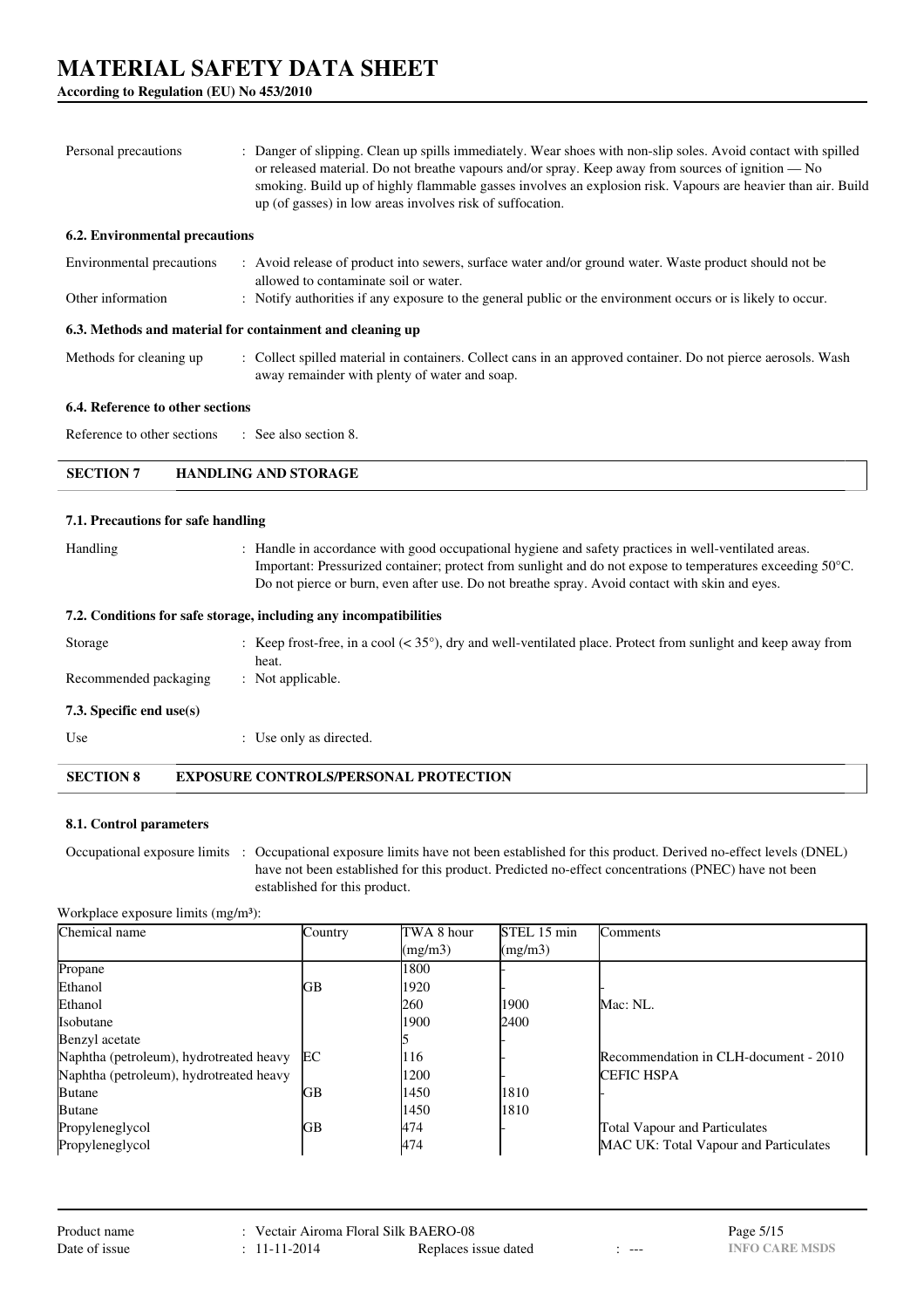**According to Regulation (EU) No 453/2010**

| Propan-2-ol                                 | GВ                | 999              | 1250            |                                     |                       |
|---------------------------------------------|-------------------|------------------|-----------------|-------------------------------------|-----------------------|
| Derived no-effect level (DNEL) for workers: |                   |                  |                 |                                     |                       |
| Chemical name                               | Route of          | DNEL, short-term |                 | DNEL, long-term                     |                       |
|                                             | exposure          |                  |                 |                                     |                       |
|                                             |                   | Local effect     | Systemic effect | Local effect                        | Systemic effect       |
| Ethanol                                     | Dermal            |                  |                 |                                     | 343 mg/kg bw/day      |
|                                             | <b>Inhalation</b> | 1900 mg/m3       |                 |                                     | 950 mg/m3             |
| Geraniol                                    | Dermal            |                  |                 |                                     | 12,5 mg/kg bw/day     |
|                                             | <i>Inhalation</i> |                  |                 |                                     | $161,6$ mg/m3         |
| 3-p-Cumenyl-2-methylpropionaldehyde         | Dermal            |                  |                 |                                     | 1,67 mg/kg bw/day     |
|                                             | <b>Inhalation</b> |                  |                 |                                     | 5,83 mg/m3            |
| Undecan-4-olide                             | Dermal            |                  |                 |                                     | 5,38 mg/kg bw/day     |
|                                             | <i>Inhalation</i> |                  |                 |                                     | 19 mg/m3              |
| 4-(2,6,6-trimethylcyclohex-1-ene-1-yl)-     | Dermal            |                  |                 |                                     | 2,1913 mg/kg bw/day   |
| but-3-ene-2-one                             |                   |                  |                 |                                     |                       |
|                                             | <b>Inhalation</b> |                  |                 |                                     | $2,498$ mg/m $3$      |
| 3,7-Dimethyloctan-3-ol                      | Dermal            |                  |                 |                                     | 2,5 mg/kg bw/day      |
|                                             | <b>Inhalation</b> |                  |                 |                                     | $2,75 \text{ mg/m}$ 3 |
| Benzyl acetate                              | Dermal            |                  | $12.5$ mg/kg bw |                                     | 6,25 mg/kg bw/day     |
|                                             | <i>Inhalation</i> |                  | $43,8$ mg/m $3$ |                                     | $21,9$ mg/m $3$       |
| $(Z)$ -3-hexenyl salicylate                 | Dermal            |                  |                 |                                     | 0,9 mg/kg bw/day      |
|                                             | <b>Inhalation</b> |                  |                 |                                     | $1,59$ mg/m $3$       |
| 2-Phenylethanol                             | Dermal            |                  |                 |                                     | 21,2 mg/kg bw/day     |
|                                             | <i>Inhalation</i> |                  |                 |                                     | 59,9 mg/m3            |
| Linalyl acetate                             | Dermal            | $0.8$ mg/kg bw   |                 | $0.8$ mg/kg bw/day 2.5 mg/kg bw/day |                       |
|                                             | Inhalation        |                  |                 |                                     | $2,75 \text{ mg/m}$ 3 |
| 2,6-Dimethyloct-7-en-2-ol                   | Dermal            |                  |                 |                                     | 20,8 mg/kg bw/day     |
|                                             | <i>Inhalation</i> |                  |                 |                                     | $73,5 \text{ mg/m}$ 3 |
| Propyleneglycol                             | Inhalation        |                  |                 | $10$ mg/m $3$                       | 168 mg/m3             |
| Propan-2-ol                                 | Dermal            |                  |                 |                                     | 888 mg/kg bw/day      |
|                                             | Inhalation        |                  |                 |                                     | 500 mg/m3             |

# Derived no-effect level (DNEL) for consumers:

| Chemical name                             | Route of          | DNEL, short-term   |                 | DNEL, long-term |                       |
|-------------------------------------------|-------------------|--------------------|-----------------|-----------------|-----------------------|
|                                           | exposure          |                    |                 |                 |                       |
|                                           |                   | Local effect       | Systemic effect | Local effect    | Systemic effect       |
| Ethanol                                   | Dermal            |                    |                 |                 | 206 mg/kg bw/day      |
|                                           | <i>Inhalation</i> | $950 \text{ mg/m}$ |                 |                 | $114$ mg/m $3$        |
|                                           | Oral              |                    |                 |                 | 87 mg/kg bw/day       |
| Geraniol                                  | Dermal            |                    |                 |                 | 7,5 mg/kg bw/day      |
|                                           | Inhalation        |                    |                 |                 | $47,8$ mg/m $3$       |
|                                           | Oral              |                    |                 |                 | 13,75 mg/kg bw/day    |
| 3-p-Cumenyl-2-methylpropionaldehyde       | Dermal            |                    |                 |                 | 0,83 mg/kg bw/day     |
|                                           | Inhalation        |                    |                 |                 | $1,45 \text{ mg/m}$ 3 |
|                                           | Oral              |                    |                 |                 | $0,83$ mg/kg bw/day   |
| Undecan-4-olide                           | Dermal            |                    |                 |                 | 2,7 mg/kg bw/day      |
|                                           | Inhalation        |                    |                 |                 | $4,68$ mg/m3          |
|                                           | Oral              |                    |                 |                 | 2,7 mg/kg bw/day      |
| $4-(2,6,6-trimethylcyclohex-1-ene-1-yl)-$ | Dermal            |                    |                 |                 | $0,5403$ mg/kg bw/day |
| but-3-ene-2-one                           |                   |                    |                 |                 |                       |
|                                           | Inhalation        |                    |                 |                 | $0,6214$ mg/m3        |
|                                           | Oral              |                    |                 |                 | 4,3825 mg/kg bw/day   |
| 3,7-Dimethyloctan-3-ol                    | Dermal            |                    |                 |                 | 1,25 mg/kg bw/day     |
|                                           | Inhalation        |                    |                 |                 | $0,68$ mg/m $3$       |
|                                           | Oral              |                    |                 |                 | 0,2 mg/kg bw/day      |
| Benzyl acetate                            | Dermal            |                    | $6,25$ mg/kg bw |                 | 3,125 mg/kg bw/day    |
|                                           | Inhalation        |                    | $11$ mg/m3      |                 | 5,5 mg/m3             |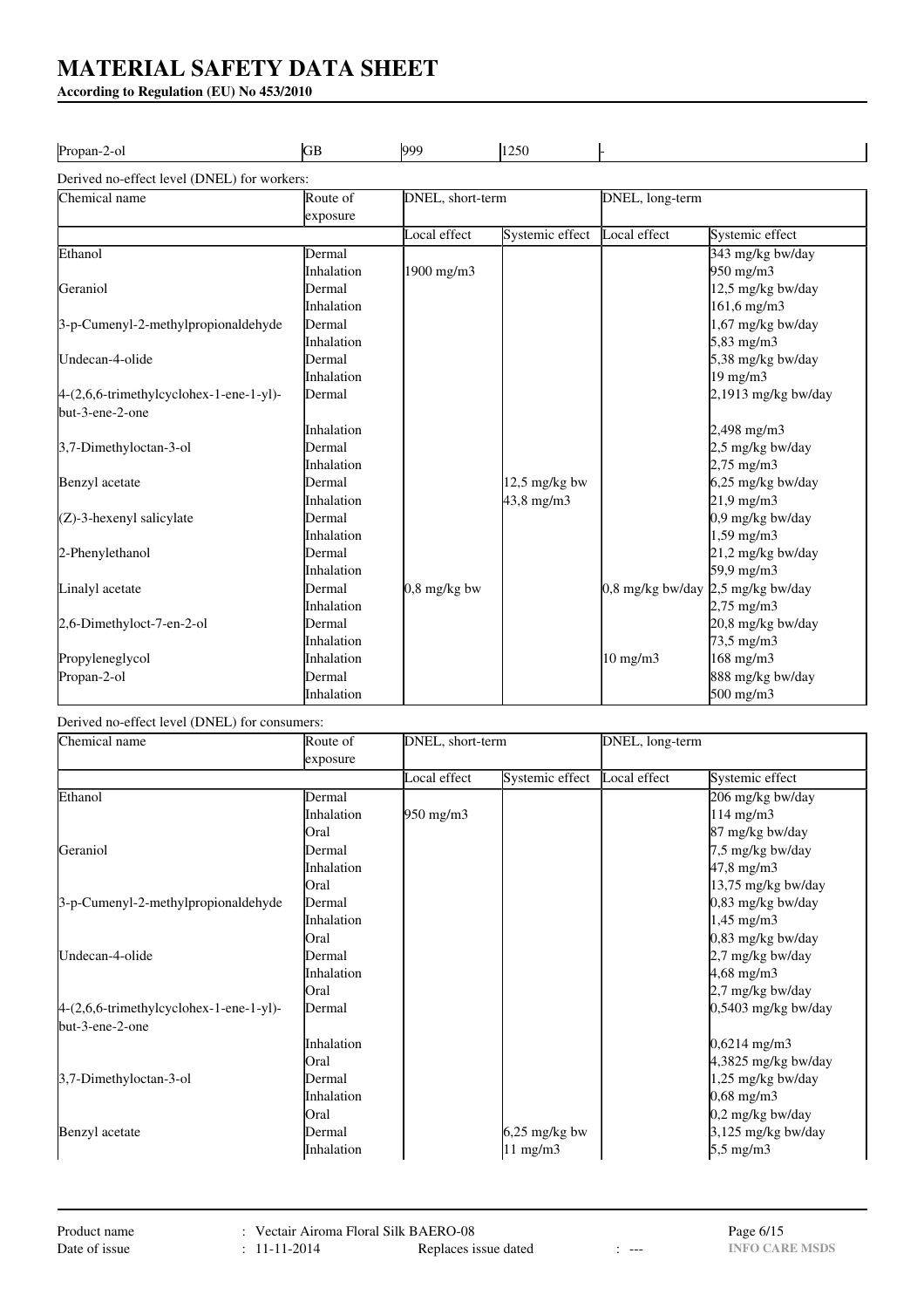# **According to Regulation (EU) No 453/2010**

|                             | Oral              |                        | $6,25$ mg/kg bw |                   | $3,125$ mg/kg bw/day                    |
|-----------------------------|-------------------|------------------------|-----------------|-------------------|-----------------------------------------|
| $(Z)$ -3-hexenyl salicylate | Dermal            |                        |                 |                   | $0,45$ mg/kg bw/day                     |
|                             | Inhalation        |                        |                 |                   | $0,39 \text{ mg/m}$ 3                   |
|                             | Oral              |                        |                 |                   | $0,23$ mg/kg bw/day                     |
| 2-Phenylethanol             | Dermal            |                        |                 |                   | $12.7$ mg/kg bw/day                     |
|                             | <i>Inhalation</i> |                        |                 |                   | $17,7$ mg/m $3$                         |
|                             | <b>Oral</b>       |                        | $5,1$ mg/kg bw  |                   | 5,1 mg/kg bw/day                        |
| Linalyl acetate             | Dermal            | $0.8 \text{ mg/kg}$ bw |                 |                   | $0.8$ mg/kg bw/day $ 1,25$ mg/kg bw/day |
|                             | Inhalation        |                        |                 |                   | $0,68 \text{ mg/m}$ 3                   |
|                             | Oral              |                        |                 |                   | 0,2 mg/kg bw/day                        |
| 2,6-Dimethyloct-7-en-2-ol   | Dermal            |                        |                 |                   | $12.5$ mg/kg bw/day                     |
|                             | Inhalation        |                        |                 |                   | $21.7 \text{ mg/m}$                     |
|                             | <b>Oral</b>       |                        |                 |                   | $12.5$ mg/kg bw/day                     |
| Propyleneglycol             | Inhalation        |                        |                 | $10 \text{ mg/m}$ | $50 \text{ mg/m}$                       |
| Propan-2-ol                 | Dermal            |                        |                 |                   | 319 mg/kg bw/day                        |
|                             | Inhalation        |                        |                 |                   | $89 \text{ mg/m}$                       |
|                             | Oral              |                        |                 |                   | 26 mg/kg bw/day                         |

Predicted no-effect concentration (PNEC):

| Chemical name                           | Route of exposure  | Fresh water         | Marine water        |                     |
|-----------------------------------------|--------------------|---------------------|---------------------|---------------------|
| Ethanol                                 | Water              | $0,96 \text{ mg/l}$ | $0,79 \text{ mg/l}$ |                     |
|                                         | Sediment           | $3,6$ mg/kg         | $2.9$ mg/kg         |                     |
|                                         | Intermittent water |                     |                     | $2,75 \text{ mg/l}$ |
|                                         | STP                |                     |                     | 580 mg/l            |
|                                         | Soil               |                     |                     | $0,63$ mg/kg        |
|                                         | Oral               |                     |                     | $0,72$ mg/kg food   |
| Geraniol                                | Water              | $0,0108$ mg/l       | $0,0010$ mg/l       |                     |
|                                         | Sediment           | $0,115$ mg/kg       | 0,0115 mg/kg        |                     |
|                                         | Intermittent water |                     |                     | $0,108$ mg/l        |
|                                         | <b>STP</b>         |                     |                     | $0,7$ mg/l          |
|                                         | Soil               |                     |                     | $0,0167$ mg/kg      |
| 3-p-Cumenyl-2-methylpropionaldehyde     | Water              | 0,00109 mg/l        | 0,00011 mg/l        |                     |
|                                         | Sediment           | $0,126$ mg/kg       | $0,0126$ mg/kg      |                     |
|                                         | Intermittent water |                     |                     | $0,01092$ mg/l      |
|                                         | STP                |                     |                     | $1$ mg/l            |
|                                         | Soil               |                     |                     | $0,0245$ mg/kg      |
| Undecan-4-olide                         | Water              | 0,0058 mg/l         | 0,00058 mg/l        |                     |
|                                         | Sediment           | $0,628$ mg/kg       | $0,063$ mg/kg       |                     |
|                                         | Intermittent water |                     |                     | $0,058$ mg/l        |
|                                         | STP                |                     |                     | 80 mg/l             |
|                                         | Soil               |                     |                     | $0,122$ mg/kg       |
|                                         | Oral               |                     |                     | 66,7 mg/kg food     |
| 4-(2,6,6-trimethylcyclohex-1-ene-1-yl)- | Water              | 0,00146 mg/l        | 0,000146 mg/l       |                     |
| but-3-ene-2-one                         |                    |                     |                     |                     |
|                                         | Sediment           | 22,45 mg/kg         | 22,45 mg/kg         |                     |
|                                         | Intermittent water |                     |                     | $0,0146$ mg/l       |
|                                         | STP                |                     |                     | $0,0428$ mg/l       |
|                                         | Soil               |                     |                     | 10,47 mg/kg         |
| Geranyl acetate                         | Water              | 0,00372 mg/l        | 0,000372 mg/l       |                     |
|                                         | Sediment           | $0,442$ mg/kg       | $0,442$ mg/kg       |                     |
|                                         | Intermittent water |                     |                     | $0,0372$ mg/l       |
|                                         | STP                |                     |                     | $8$ mg/l            |
|                                         | Soil               |                     |                     | $0,0859$ mg/kg      |
| 3,7-Dimethyloctan-3-ol                  | Water              | 0,0089 mg/l         | 0,00089 mg/l        |                     |
|                                         | Sediment           | 0,0821 mg/kg        | 0,00821 mg/kg       |                     |
|                                         | Intermittent water |                     |                     | $0,089$ mg/l        |
|                                         | STP                |                     |                     | 450 mg/l            |
|                                         | Soil               |                     |                     | 0,0112 mg/kg        |
|                                         |                    |                     |                     |                     |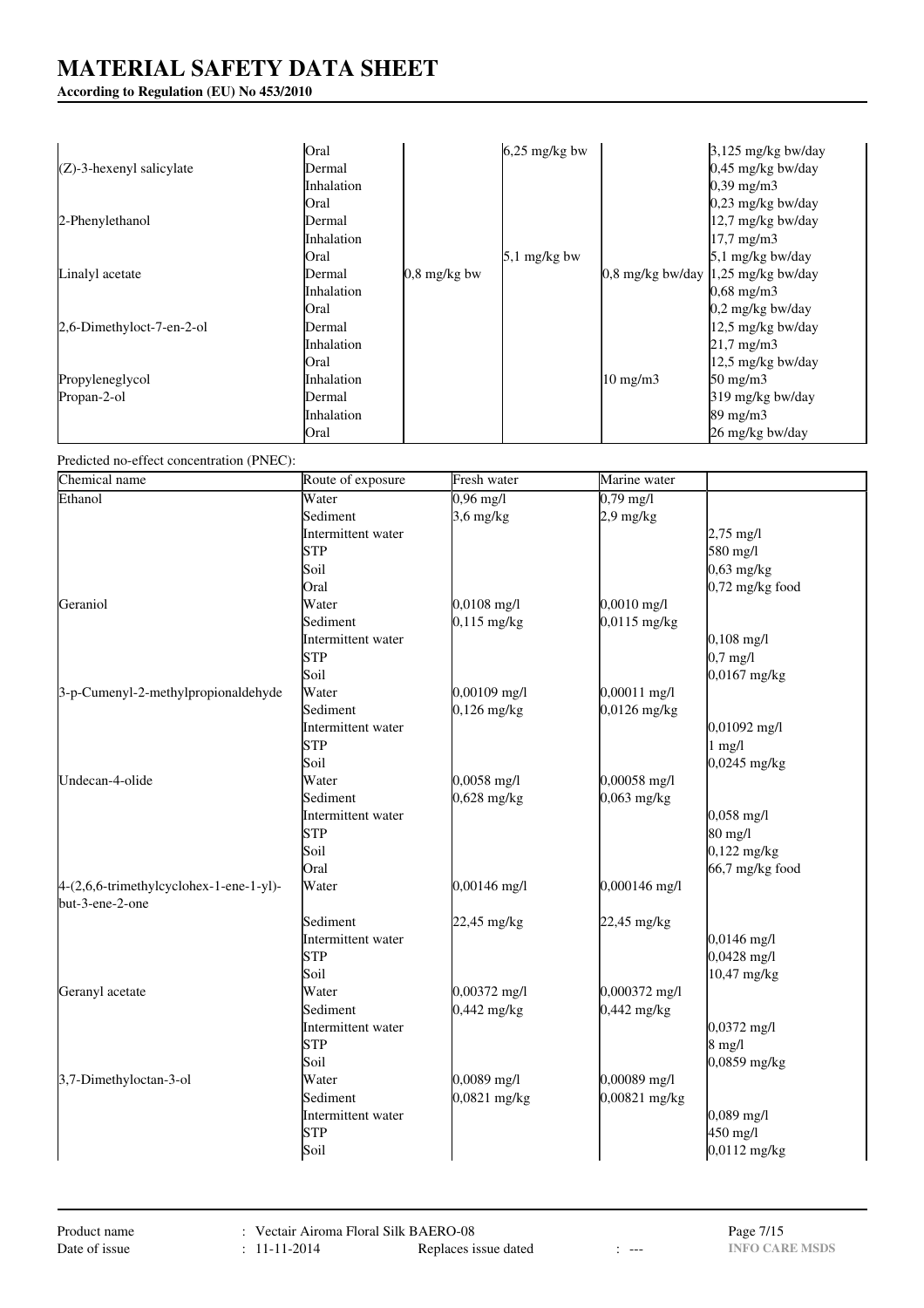## **According to Regulation (EU) No 453/2010**

| Benzyl acetate              | Water              | $0,004$ mg/l  | $0,0004$ mg/l          |                     |
|-----------------------------|--------------------|---------------|------------------------|---------------------|
|                             | Sediment           | $0,114$ mg/kg | $0,0114 \text{ mg/kg}$ |                     |
|                             | Intermittent water |               |                        | $0,04 \text{ mg}/1$ |
|                             | <b>STP</b>         |               |                        | 8,55 mg/l           |
|                             | Soil               |               |                        | $0,0205$ mg/kg      |
| $(Z)$ -3-hexenyl salicylate | Water              | 0,00061 mg/l  | 0,000061 mg/l          |                     |
|                             | Sediment           | $0,11$ mg/kg  | $0,011$ mg/kg          |                     |
|                             | Intermittent water |               |                        | $0,0061$ mg/l       |
|                             | <b>STP</b>         |               |                        | $10$ mg/l           |
|                             | Soil               |               |                        | $0,0217$ mg/kg      |
|                             | Oral               |               |                        | 40 mg/kg food       |
| 2-Phenylethanol             | Water              | $0,215$ mg/l  | $0,0215 \text{ mg/l}$  |                     |
|                             | Sediment           | 1,454 mg/kg   | $0,1454$ mg/kg         |                     |
|                             | Intermittent water |               |                        | $2,15 \text{ mg/l}$ |
|                             | <b>STP</b>         |               |                        | $10$ mg/l           |
|                             | Soil               |               |                        | $0,164$ mg/kg       |
| Linalyl acetate             | Water              | $0,011$ mg/l  | $0,0011$ mg/l          |                     |
|                             | Sediment           | $0,609$ mg/kg | $0,0609$ mg/kg         |                     |
|                             | Intermittent water |               |                        | $0,11 \text{ mg/l}$ |
|                             | <b>STP</b>         |               |                        | $10$ mg/l           |
|                             | Soil               |               |                        | $0,115$ mg/kg       |
| 2,6-Dimethyloct-7-en-2-ol   | Water              | $0,0278$ mg/l | $0,0027 \text{ mg/l}$  |                     |
|                             | Sediment           | $0,594$ mg/kg | 0,0594 mg/kg           |                     |
|                             | Intermittent water |               |                        | $0,278$ mg/l        |
|                             | <b>STP</b>         |               |                        | $10$ mg/l           |
|                             | Soil               |               |                        | $0,103$ mg/kg       |
|                             | Oral               |               |                        | 111 mg/kg food      |
| Propyleneglycol             | Water              | 260 mg/l      | $26$ mg/l              |                     |
|                             | Sediment           | 572 mg/kg     | 57,2 mg/kg             |                     |
|                             | Intermittent water |               |                        | 183 mg/l            |
|                             | İSTP               |               |                        | 20000 mg/l          |
|                             | Soil               |               |                        | 50 mg/kg            |
|                             | Oral               |               |                        | 1133 mg/kg food     |
| Propan-2-ol                 | Water              | 140,9 mg/l    | 140,9 mg/l             |                     |
|                             | Sediment           | 552 mg/kg     | 552 mg/kg              |                     |
|                             | Intermittent water |               |                        | 140,9 mg/l          |
|                             | <b>STP</b>         |               |                        | 2251 mg/l           |
|                             | Soil               |               |                        | 28 mg/kg            |
|                             | Oral               |               |                        | 160 mg/kg food      |

#### **8.2. Exposure controls**

Engineering measures : Comply with standard precautionary measures for working with chemicals.

Hygienic measures : When using do not eat, drink or smoke.

Personal protective equipment:

The efficiency of personal protective equipment depends among other things on temperature and degree of ventilation. Always get professional advice for the particular local situation.



- Body protection : Use of specific protective industrial clothing is not required under normal conditions of use.
- Respiratory protection : Take care of sufficient ventilation. Wear suitable respiratory protection in case of large scale exposure. Suitable: gas filter type A (brown), class I or higher on e.g. a facemask in accordance with EN 140.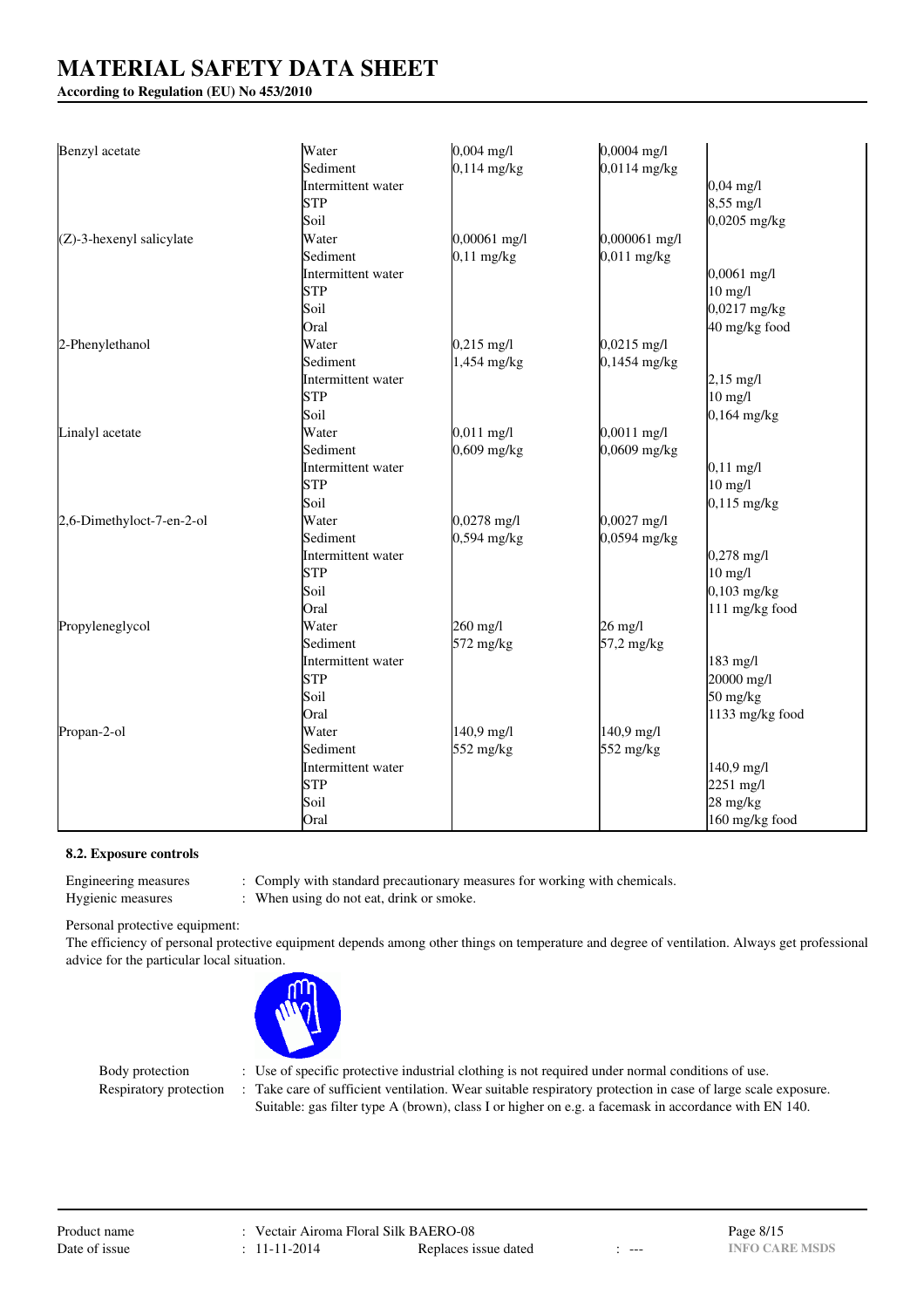| Hand protection | : Under normal conditions of use specific gloves are not required. Wear appropriate gloves in case of frequent<br>or prolonged use and in case of large scale exposure. Suitable material: nitril. $\pm 0.5$ mm Indication of<br>permeation breakthrough time: 4 hours. |
|-----------------|-------------------------------------------------------------------------------------------------------------------------------------------------------------------------------------------------------------------------------------------------------------------------|
| Eye protection  | : Wear appropriate safety glasses with side shields, in accordance with EN 166, when there is danger of<br>possible eye contact.                                                                                                                                        |

**SECTION 9 PHYSICAL AND CHEMICAL PROPERTIES**

#### **9.1. Information on basic physical and chemical properties**

| Appearance                       | : Aerosol.             |                                                                     |
|----------------------------------|------------------------|---------------------------------------------------------------------|
| Colour                           | : Colourless.          |                                                                     |
| Odour                            | : Perfumed.            |                                                                     |
| Odour threshold                  | $:$ Not known.         |                                                                     |
| pH                               | : Not applicable.      | Almost waterfree product.                                           |
| Solubility in water              | : Soluble.             |                                                                     |
| Partition coefficient            | $:$ Not known.         |                                                                     |
| (n-octanol/water)                |                        |                                                                     |
| Flash point                      | : Not applicable.      | Not measurable.                                                     |
| Flammability (solid, gas)        | : Extremely flammable. |                                                                     |
| Auto ignition temperature        | : Not applicable.      | Aerosol container explodes before reaching the auto-ignition point. |
| Boiling point/boiling range      | : Not known.           | Not measurable.                                                     |
| Melting point/melting range      | $\approx 0^{\circ}C$   |                                                                     |
| <b>Explosive properties</b>      |                        | Pressurised container: May burst if heated.                         |
| Explosion limits (in air)        | $:$ Not known.         | Lower explosion limit in air $(\%)$ : 1,7 (Propane)                 |
|                                  |                        | Upper explosion limit in air $(\%)$ : 19 Ethanol                    |
| Oxidising properties             | : Not applicable.      | Does not contain oxidizing substances.                              |
| Decomposition temperature        | : Not applicable.      |                                                                     |
| Viscosity $(20^{\circ}C)$        | : Not known.           |                                                                     |
| Viscosity $(40^{\circ}C)$        | $:$ Not known.         |                                                                     |
| Vapour pressure $(20^{\circ}C)$  | : 360000 Pa            |                                                                     |
| Vapour density $(20^{\circ}C)$   | $\therefore$ > 1       | $\arctan 1$                                                         |
| Relative density $(20^{\circ}C)$ | : $0,635$ g/ml         |                                                                     |
| Evaporation rate                 | $:$ Not known.         | $(n$ -butyl acetate = 1)                                            |

**SECTION 10 STABILITY AND REACTIVITY**

| 10.1. Reactivity                         |                                                                          |
|------------------------------------------|--------------------------------------------------------------------------|
| Reactivity                               | : See sub-sections below.                                                |
| 10.2. Chemical stability                 |                                                                          |
| Stability                                | : Stable under normal conditions.                                        |
| 10.3. Possibility of hazardous reactions |                                                                          |
| Reactivity                               | : No other hazardous reactions known.                                    |
| 10.4. Conditions to avoid                |                                                                          |
| Conditions to avoid                      | : Keep away from sources of ignition and sources of heat. See section 7. |
| 10.5. Incompatible materials             |                                                                          |
| Materials to avoid                       | : Not applicable.                                                        |
| 10.6. Hazardous decomposition products   |                                                                          |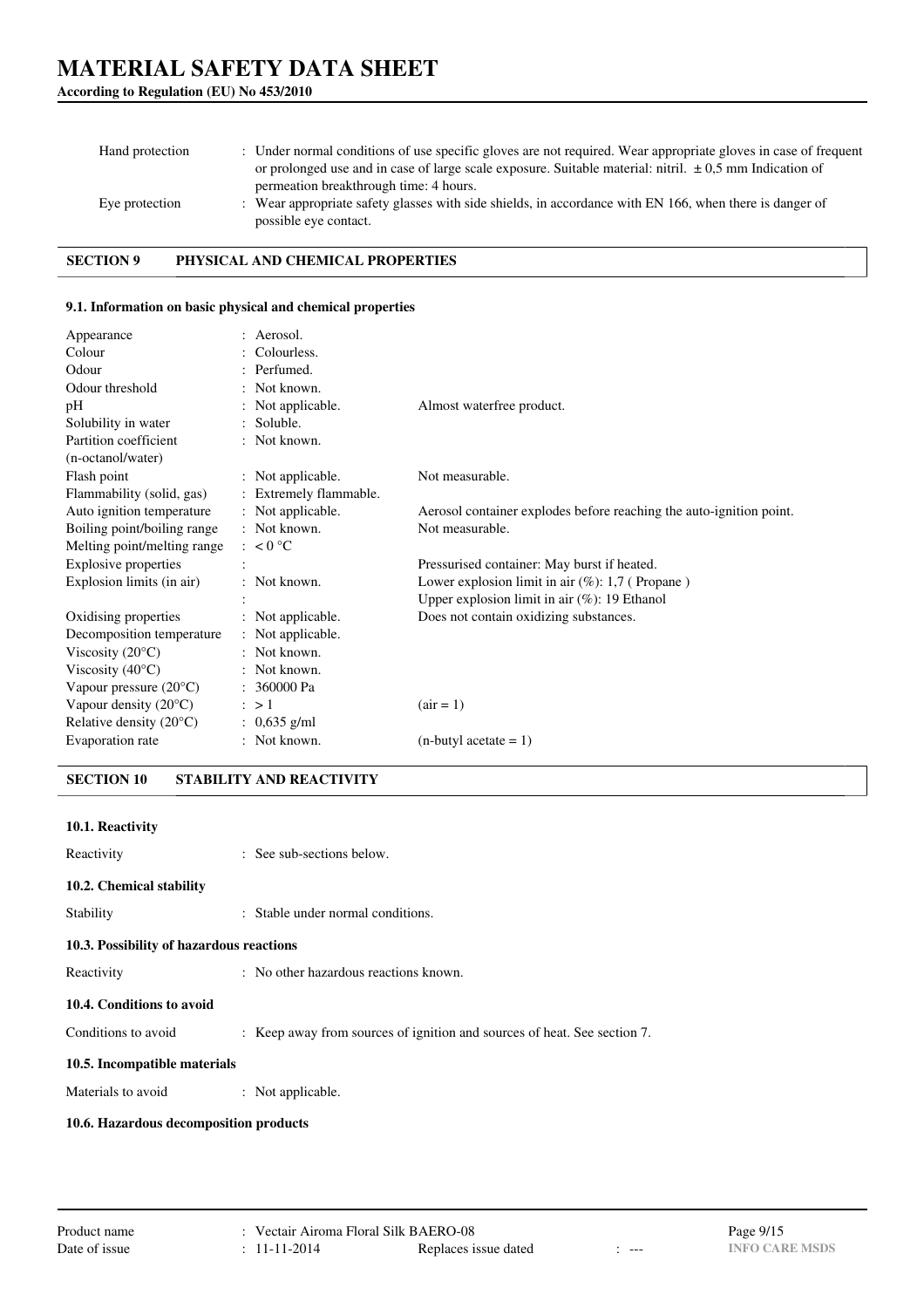**According to Regulation (EU) No 453/2010**

Hazardous decomposition products : Not known.

# **SECTION 11 TOXICOLOGICAL INFORMATION**

#### **11.1. Information on toxicological effects**

No toxicological research has been carried out on this product.

| Inhalation           |                                                                                                                                                                                                                                                                                                                                                                                                                                                                                                                             |
|----------------------|-----------------------------------------------------------------------------------------------------------------------------------------------------------------------------------------------------------------------------------------------------------------------------------------------------------------------------------------------------------------------------------------------------------------------------------------------------------------------------------------------------------------------------|
| Acute toxicity       | : Calculated LC50: > 10 mg/l. Ingredients of unknown toxicity: 6 %. ATE: > 5 mg/l. Low toxicity. Not<br>classified - based on available data, the classification criteria are not met. May cause damage to organs.<br>Target organ(s): Central nervous system. Effect(s): Breathing of high vapour concentrations may cause<br>central nervous system (CNS) depression resulting in dizziness, lightheadedness, headache, nausea and loss<br>of coordination. Continued inhalation may result in unconsciousness and death. |
| Corrosion/irritation | : May cause irritation to respiratory airways and coughing. Not classified - based on available data, the<br>classification criteria are not met.                                                                                                                                                                                                                                                                                                                                                                           |
| Sensitisation        | : Not classified - based on available data, the classification criteria are not met.                                                                                                                                                                                                                                                                                                                                                                                                                                        |
| Carcinogenicity      | : Not classified - based on available data, the classification criteria are not met.                                                                                                                                                                                                                                                                                                                                                                                                                                        |
| Mutagenicity         | : Does not contain mutagenic substances. Not classified - based on available data, the classification criteria are<br>not met.                                                                                                                                                                                                                                                                                                                                                                                              |
| Skin contact         |                                                                                                                                                                                                                                                                                                                                                                                                                                                                                                                             |
| Acute toxicity       | : Calculated LD50: > 5000 mg/kg.bw. Ingredients of unknown toxicity: < 1 %. ATE: > 2000 mg/kg.bw. Low<br>toxicity. Not classified - based on available data, the classification criteria are not met.                                                                                                                                                                                                                                                                                                                       |
| Corrosion/irritation | : Prolonged contact may dry out and defat the skin. Not classified - based on available data, the classification<br>criteria are not met.                                                                                                                                                                                                                                                                                                                                                                                   |
| Sensitisation        | : May cause sensitisation by skin contact. May produce an allergic reaction.                                                                                                                                                                                                                                                                                                                                                                                                                                                |
| Mutagenicity         | : Does not contain mutagenic substances. Not classified - based on available data, the classification criteria are<br>not met.                                                                                                                                                                                                                                                                                                                                                                                              |
| Eye contact          |                                                                                                                                                                                                                                                                                                                                                                                                                                                                                                                             |
| Corrosion/irritation | : Irritant.                                                                                                                                                                                                                                                                                                                                                                                                                                                                                                                 |
| Ingestion            |                                                                                                                                                                                                                                                                                                                                                                                                                                                                                                                             |
| Acute toxicity       | : Aerosol/mist: Ingestion is unlikely to occur. Calculated LD50: > 1064 mg/kg.bw. Ingredients of unknown<br>toxicity: $< 1 \%$ . ATE: $> 2000$ mg/kg.bw. Low toxicity. Not classified - based on available data, the<br>classification criteria are not met. May cause hampered eyesight.                                                                                                                                                                                                                                   |
| Corrosion/irritation | : Aerosol/mist: Ingestion is unlikely to occur. May cause a feeling of sickness, vomiting and diarrhoea. Not<br>classified - based on available data, the classification criteria are not met.                                                                                                                                                                                                                                                                                                                              |
| Carcinogenicity      | : Aerosol/mist: Ingestion is unlikely to occur. Not classified - based on available data, the classification criteria<br>are not met.                                                                                                                                                                                                                                                                                                                                                                                       |
| Mutagenicity         | : Aerosol/mist: Ingestion is unlikely to occur. Does not contain mutagenic substances. Not classified - based on<br>available data, the classification criteria are not met.                                                                                                                                                                                                                                                                                                                                                |

#### Toxicological information:

| Chemical name | Property                  |                    | Method          | Test animal |
|---------------|---------------------------|--------------------|-----------------|-------------|
| Ethanol       | Skin irritation           | Non-irritant       | .               | Rabbit      |
|               | LD50 (dermal)             | $15800$ mg/kg bw   |                 | Rabbit      |
|               | <b>NOAEL</b> (inhalation) | 23000 mg/m3        |                 | Rat         |
|               | NOAEL (oral)              | $2400$ mg/kg bw/d  |                 | Rat         |
|               | NOAEL (fertility, oral)   | $20000$ mg/kg bw/d | <b>OECD</b> 415 | Rat         |
|               | Skin sensitisation        | Not sensitizing    | OECD 406        | Guinea pig  |
|               | NOAEL (development,       | $6400$ mg/kg bw/d  |                 |             |
|               | oral)                     |                    |                 |             |
|               | LD50 (oral)               | $10470$ mg/kg bw   | <b>OECD 401</b> | Rat         |
|               | LC50 (inhalation)         | > 99999 mg/m3      | <b>OECD 403</b> | Rat         |
|               | Eye irritation            | Irritant           | <b>OECD 405</b> | Rabbit      |
|               | NOEL (carcinogenicity,    | > 4400 mg/kg bw/d  |                 | Mouse       |
|               | oral)                     |                    |                 |             |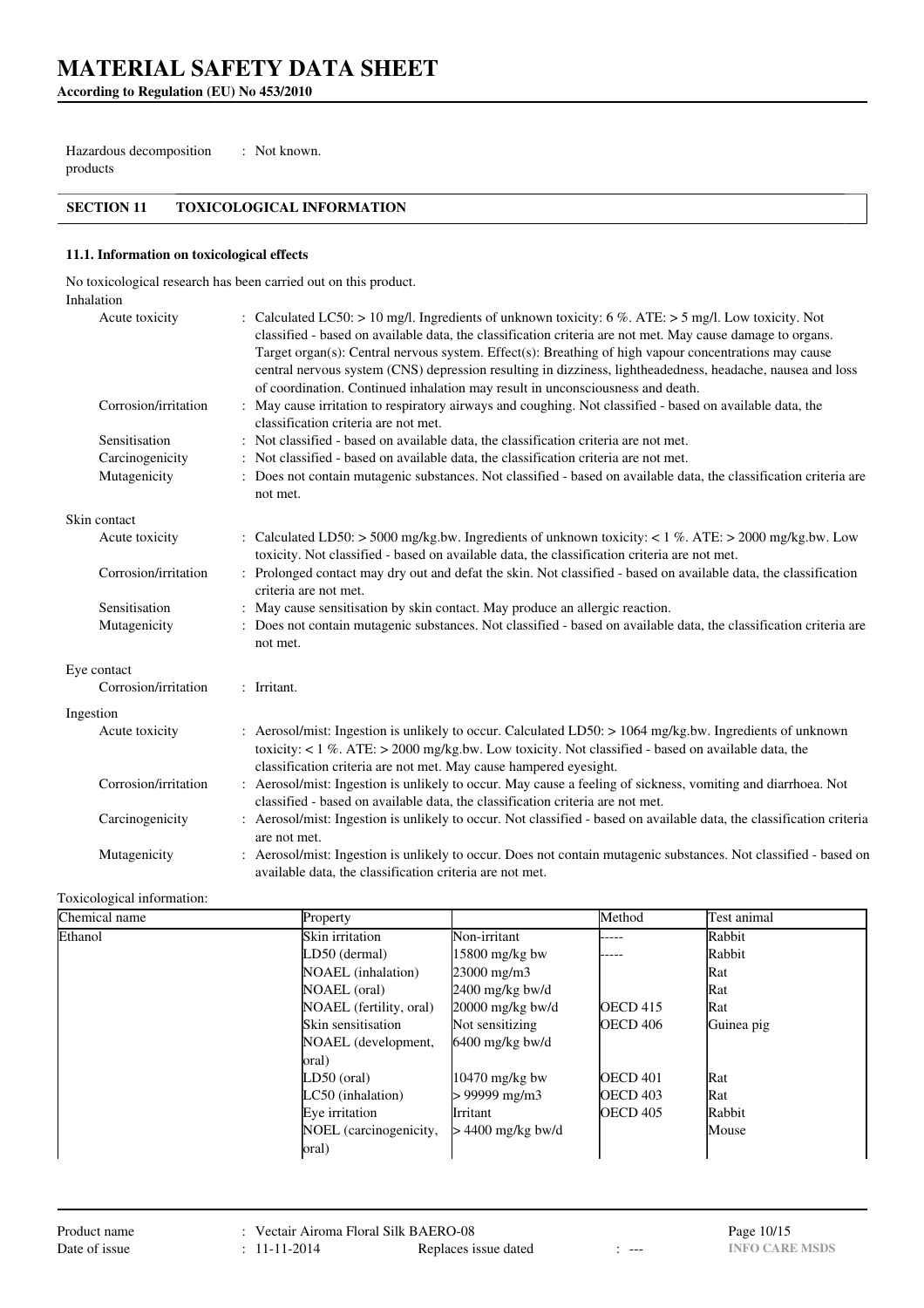### **According to Regulation (EU) No 453/2010**

|                             | Genotoxicity - in vivo  | Not genotoxic       | OECD <sub>478</sub> | Mouse                  |
|-----------------------------|-------------------------|---------------------|---------------------|------------------------|
|                             | NOEL (carcinogenicity,  | $13 \text{ mg/m}$   |                     |                        |
|                             | inh.)                   |                     |                     |                        |
|                             | Genotoxicity - in vitro | Not genotoxic       | <b>OECD 476</b>     |                        |
|                             | Mutagenicity            | Negative            | <b>OECD 471</b>     | Salmonella typhimurium |
| $(Z)$ -3-hexenyl salicylate | Genotoxicity - estimate | Not genotoxic       | Read across         |                        |
|                             | Skin sensitisation      | Not sensitizing     | <b>OECD 406</b>     | Guinea pig             |
|                             | LD50 (dermal)           | $> 5000$ mg/kg bw   |                     | Rabbit                 |
|                             | Skin irritation         | Moderately irritant |                     | Rabbit                 |
|                             | <b>NOAEL</b> (oral)     | 200 mg/kg bw/d      | <b>OECD 422</b>     | Rat                    |
|                             | LD50 (oral)             | 5000 mg/kg bw       |                     | Rat                    |
| 2,6-Dimethyloct-7-en-2-ol   | NOAEL (development) -   | 1000 mg/kg.d        | Read across         | Rat                    |
|                             | estimate                |                     |                     |                        |
|                             | Mutagenicity            | Not mutagenic       | <b>OECD 471</b>     |                        |
|                             | Genotoxicity - in vitro | Not genotoxic       | <b>OECD 476</b>     |                        |
|                             | NOAEL (oral) - estimate | 500 mg/kg bw/d      | Read across         | Rat                    |
|                             | LD50 (oral)             | 3600 mg/kg bw       |                     | Rat                    |
|                             | Skin sensitisation      | Not sensitizing     |                     |                        |
|                             | Skin irritation         | Slightly irritant   |                     | Rabbit                 |
|                             | Eye irritation          | Moderately irritant | <b>OECD 405</b>     | Rabbit                 |
|                             | LD50 (dermal)           | $> 5000$ mg/kg bw   | ----                | Rabbit                 |
| Propan-2-ol                 | <b>NOAEL</b> (oral)     | 870 mg/kg bw/d      |                     | Rat                    |
|                             | LD50 (oral)             | 4396 mg/kg bw       |                     | Rat                    |
|                             | LD50 (dermal)           | 12800 mg/kg bw      |                     | Rat                    |
|                             | LC50 (inhalation)       | 46600 mg/m3         |                     | Rat                    |
|                             | Skin irritation         | Slightly irritant   | <b>OECD 404</b>     | Rabbit                 |
|                             | Eye irritation          | Irritant            | <b>OECD 405</b>     | Rabbit                 |
|                             | NOAEL (fertility, oral) | 407 mg/kg bw/d      |                     | Rat                    |
|                             | NOAEL (development,     | 400 mg/kg bw/d      |                     | Rat                    |
|                             | oral)                   |                     |                     |                        |
|                             | NOEL (carcinogenicity,  | Not carcinogenic    | <b>OECD 416</b>     | Rat                    |
|                             | oral)                   |                     |                     |                        |
|                             | Skin sensitisation      | Not sensitizing     | <b>OECD 406</b>     | Guinea pig             |
|                             | Mutagenicity            | Negative            | <b>OECD 471</b>     |                        |
|                             | NOAEL (inhalation)      | 12500 mg/m3         | <b>OECD 451</b>     | Rat                    |
|                             | Genotoxicity - in vivo  | Not genotoxic       | OECD <sub>474</sub> | Mouse                  |
|                             | NOEL (carcinogenicity,  | 12500 mg/m3         |                     | Mouse                  |
|                             | inh.)                   |                     |                     |                        |
|                             | Genotoxicity - in vitro | Not genotoxic       | <b>OECD 476</b>     |                        |

# **SECTION 12 ECOLOGICAL INFORMATION**

### **12.1. Toxicity**

No ecotoxicological research has been carried out on this product. Ecotoxicity : Harmful to aquatic life with long lasting effects. Calculated LC50 (fish): 107 mg/l. Calculated EC50 (waterflea): 175 mg/l. Contains < 1 % of components with unknown hazards to the aquatic environment.

### **12.2. Persistence and degradability**

Persistence – degradability : May cause long-term adverse effects in the aquatic environment.

#### **12.3. Bioaccumulative potential**

| Bioaccumulative potential |  | : No specific information known. |
|---------------------------|--|----------------------------------|
|---------------------------|--|----------------------------------|

# **12.4. Mobility in soil**

Mobility : Not applicable.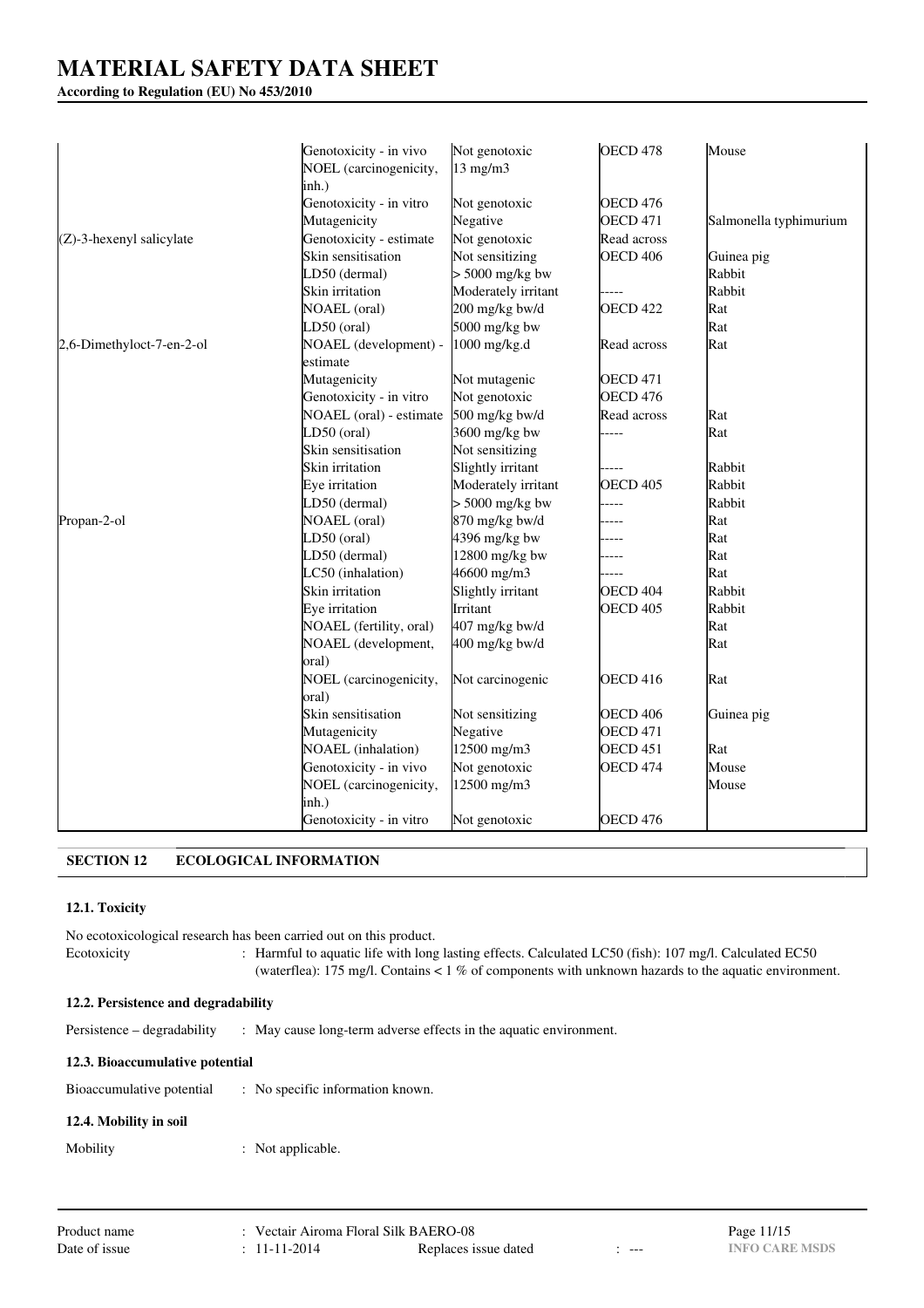**According to Regulation (EU) No 453/2010**

#### **12.5. Results of PBT and vPvB ass**

PBT/vPvB assessment : Does not contain PBT or vPvB substances in concentrations higher than 0,1%.

#### **12.6. Other adverse effects**

Other information : Not applicable.

Ecological information:

| Chemical name                                              | Property                          |                     | Method                      | Test animal               |
|------------------------------------------------------------|-----------------------------------|---------------------|-----------------------------|---------------------------|
| Undecan-4-olide                                            | EC50 (waterflea)                  | $17$ mg/l           |                             | Daphnia magna             |
|                                                            | Ultimate aerobic                  | 82%                 | Read across                 |                           |
|                                                            | biodegradation (%)                |                     |                             |                           |
|                                                            | $LC50$ (fish)                     | 569 mg/l            |                             | Oncorhynchus mykiss       |
|                                                            | IC50 (algea)                      | 5,94 mg/l           | OECD <sub>201</sub>         | Pseudokirchnerella        |
|                                                            |                                   |                     |                             | subcapitata               |
|                                                            | Log $P(ow)$                       | 3,6                 |                             |                           |
| 4-(2,6,6-trimethylcyclohex-1-ene-1-yl)-<br>but-3-ene-2-one | $LC50$ (fish)                     | 5,09 mg/l           |                             | Pimephales promelas       |
|                                                            | EC50 (waterflea)                  | $1,64 \text{ mg}/1$ |                             | Daphnia magna             |
|                                                            |                                   | $3,22 \text{ mg/l}$ |                             | Selenastrum capricornutum |
|                                                            | Log P(ow)                         | 4,1                 |                             |                           |
| Geranyl acetate                                            | EC50 (waterflea)                  | $14,1 \text{ mg}/1$ |                             | Daphnia magna             |
|                                                            | LC50 (fish) - estimate            | 68 mg/l             |                             | Leuciscus idus            |
|                                                            | IC50 (algea)                      | $3,72 \text{ mg}/1$ | OECD <sub>201</sub>         | Desmodesmus subspicatus   |
|                                                            | Log P(ow)                         | 4,3                 |                             |                           |
|                                                            | <b>BCF</b>                        | 235                 |                             |                           |
| 3,7-Dimethyloctan-3-ol                                     | IC50 (algea)                      | $21,6 \text{ mg}/1$ | <b>DIN 38412 Part</b><br>33 | Scenedesmus subspicatus   |
|                                                            | $LC50$ (fish)                     | $8.9$ mg/l          | OECD <sub>203</sub>         | Brachydanio rerio         |
|                                                            | NOEC (fish)                       | $5 \text{ mg/l}$    | OECD <sub>203</sub>         | Brachydanio rerio         |
|                                                            | NOEC (waterflea) - acute 8,2 mg/l |                     | <b>OECD 202</b>             | Daphnia magna             |
|                                                            | EC50 (waterflea)                  | $14,2 \text{ mg}/1$ | OECD <sub>202</sub>         | Daphnia magna             |
|                                                            | Ultimate aerobic                  | 61%                 | OECD 301 F                  |                           |
|                                                            | biodegradation $(\%)$             |                     |                             |                           |
|                                                            | Log P(ow)                         | 3,3                 |                             |                           |
|                                                            | <b>BCF</b>                        | 152                 |                             |                           |
| $(Z)$ -3-hexenyl salicylate                                | LC50 (fish) - estimate            | $1,13 \text{ mg}/1$ |                             | Brachydanio rerio         |
|                                                            | EC50 (waterflea)                  | $3,7$ mg/l          | OECD <sub>202</sub>         | Daphnia magna             |
|                                                            | Ultimate aerobic                  | 89%                 | OECD 301 F                  |                           |
|                                                            | biodegradation $(\%)$             |                     |                             |                           |
|                                                            | IC50 (algea)                      | $0,61 \text{ mg/l}$ | OECD <sub>201</sub>         | Desmodesmus subspicatus   |
|                                                            | Log P(ow)                         | 4,57                |                             |                           |
|                                                            |                                   |                     |                             |                           |

# **SECTION 13 DISPOSAL CONSIDERATIONS**

### **13.1. Waste treatment methods**

| Product residues          | : Recyclable metal container. Do not puncture or burn even after use. Do not dispose empty pack with waste<br>produced by households. Containers may be recycled. Treat product residues and non-empty pack as<br>hazardous waste. |
|---------------------------|------------------------------------------------------------------------------------------------------------------------------------------------------------------------------------------------------------------------------------|
| <b>Additional warning</b> | : Residues may cause an explosion hazard. Do not puncture, cut or weld uncleaned drums.                                                                                                                                            |
| European waste catalogue  | : Dispose hazardous waste in accordance with Directive 91/689/EEC under acknowledgement of a waste code                                                                                                                            |
|                           | according to Commission Decision 2000/532/EC to an official chemical waste depot.                                                                                                                                                  |
| Local legislation         | : Disposal should be in accordance with applicable regional, national, and local laws and regulations. Local                                                                                                                       |
|                           | regulations may be more stringent than regional or national requirements and must be complied with.                                                                                                                                |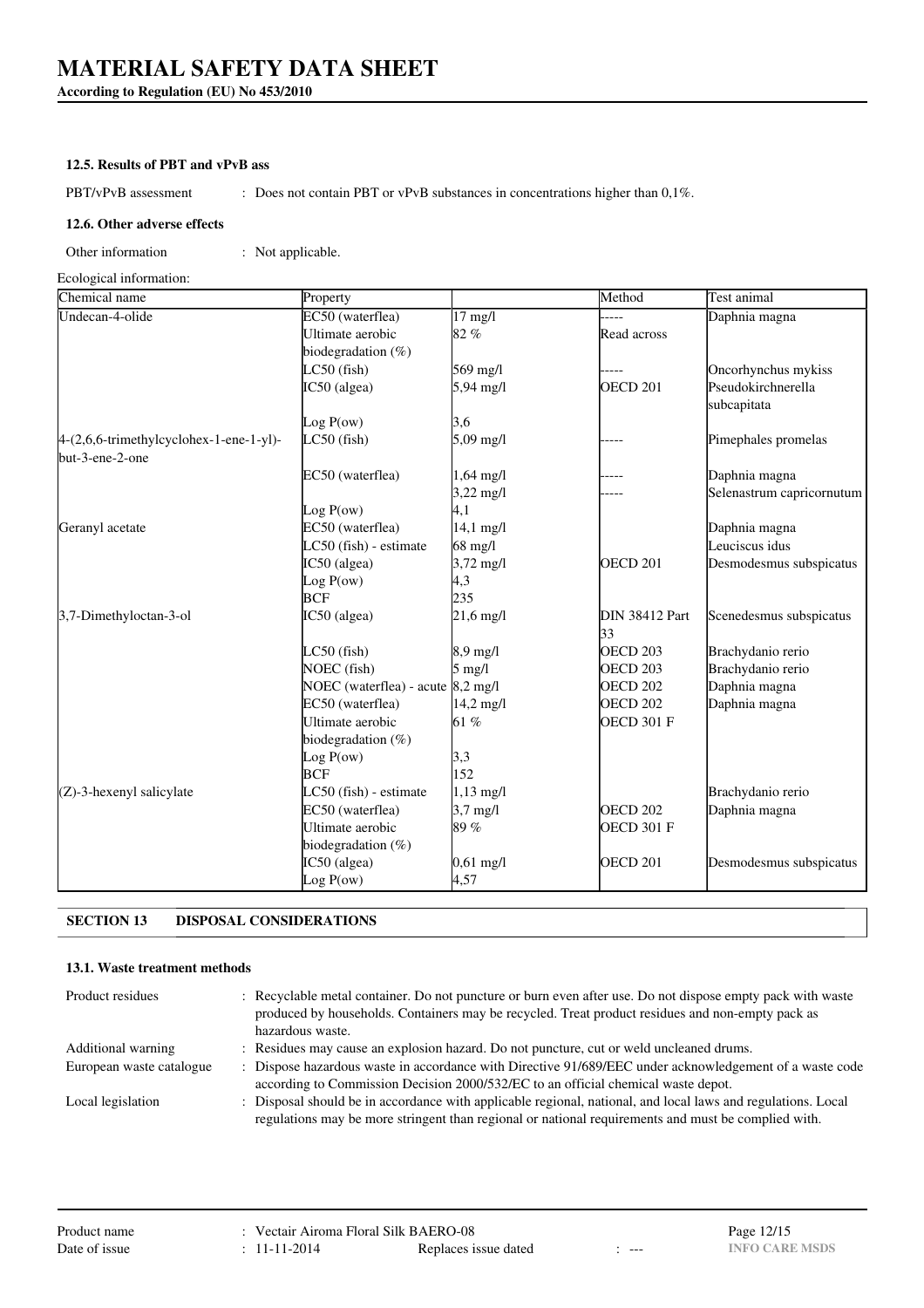**According to Regulation (EU) No 453/2010**

# **SECTION 14 TRANSPORT INFORMATION**

#### **14.1. UN number**

UN nr. : UN 1950

#### **14.2. UN proper shipping name**

Transport name : AEROSOLS

#### **14.3/14.4/14.5. Transport hazard class(es)/Packing group/Environmental hazards**

| ADR/RID (road / railway) |                |
|--------------------------|----------------|
| Class                    | $\therefore$ 2 |
| Classification code      | .5F            |
| Packaging group          |                |
| Danger label             | : 2.1          |
|                          |                |

#### IMDG (sea)

| Class              | $\therefore$ 2    |
|--------------------|-------------------|
| Packaging group    |                   |
| EmS (fire / spill) | $: F - D / S - U$ |
| Marine pollutant   | : No              |
| IATA (air)         |                   |
| Class              |                   |

#### **14.6. Special precautions for user**

thermation : Country specific variations may apply. It is possible that a "Limited Quantity" exemption applies to the transport of this product.

#### **14.7. Transport in bulk according to Annex II of MARPOL 73/78 and the IBC Code**

Marpol : Not intended to be carried in bulk according to International Maritime Organisation (IMO) instruments. Packaged liquids are not considered bulk.

### **SECTION 15 REGULATORY INFORMATION**

#### **15.1. Safety, health and environmental regulations/legislation specific for the substance or mixture**

Community regulations : Regulation (EC) No 453/2010 (REACH), Regulation (EC) No 1272/2008 (CLP), 75/324/EEC (aerosols) and other regulations. In the UK it is recommended that all aerosols should be labelled on the back with the warning about the dangers of volatile solvent abuse. The label should contain the badge 'Solvent Abuse Can Kill Instantly' accompanied by the phrase 'Use only as directed'.

#### **15.2. Chemical safety assessment**

Chemical safety assessment : Not applicable.

### **SECTION 16 OTHER INFORMATION**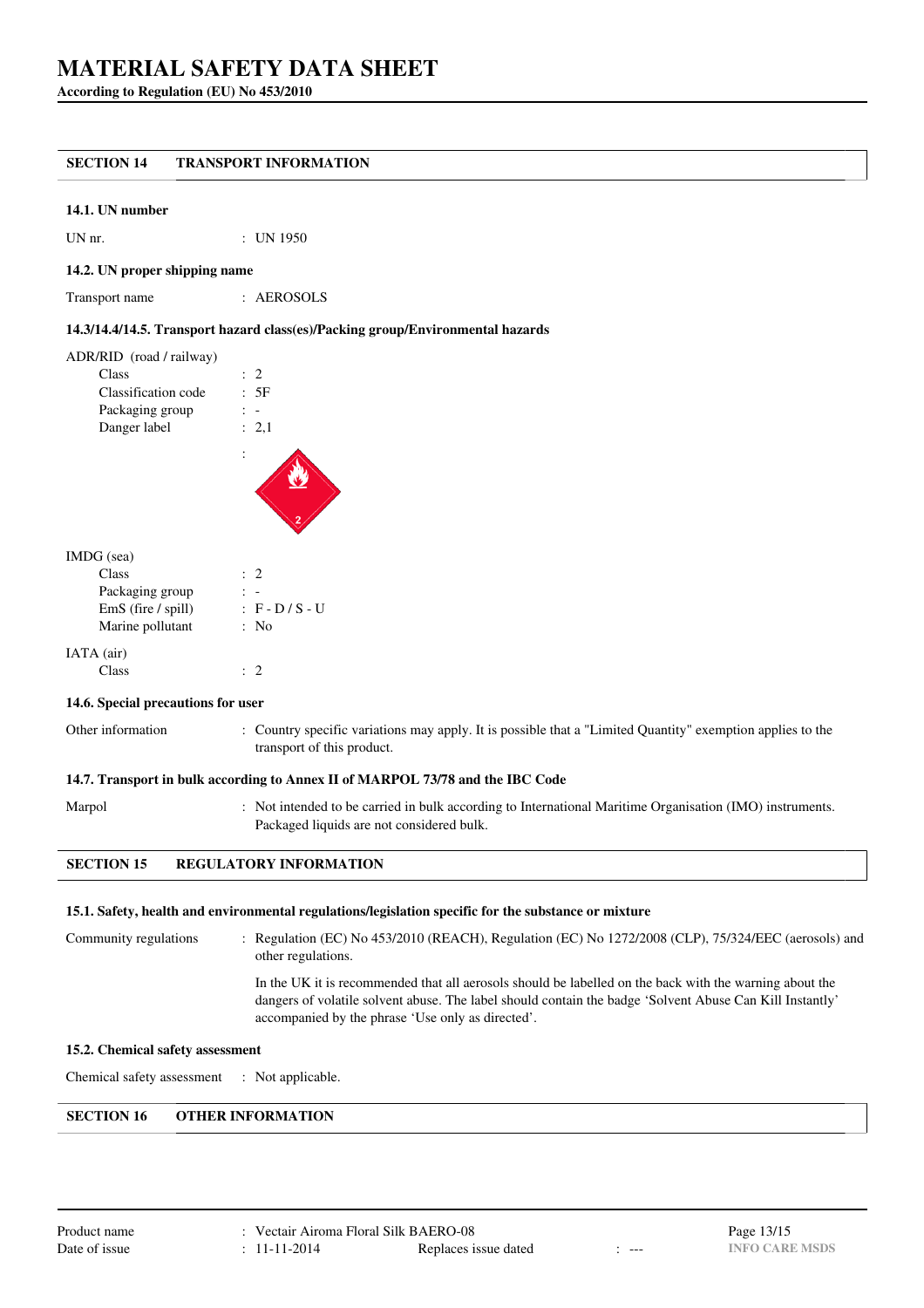**According to Regulation (EU) No 453/2010**

#### **16.1. Other information**

The information in this safety data sheet is compiled in compliance with Regulation (EC) No 453/2010 dated 20 May 2010 and accurate to the best of our knowledge and experience at the date of issue specified. It is the user's obligation to use this product safely and to comply with all applicable laws and regulations concerning the use of the product. This safety data sheet complements the technical information sheets but does not replace them and offers no warranty with regard to product properties.

Users are also forewarned for any hazards involved when the product is used for other purposes than those for which it is designed.

Changed or new information with regard to the previous release is indicated with an asterisk (\*).

| Full text of R-phrases mentioned in section 3: |                                                                                                            |
|------------------------------------------------|------------------------------------------------------------------------------------------------------------|
| R10                                            | Flammable.                                                                                                 |
| R11                                            | Highly flammable.                                                                                          |
| R <sub>12</sub>                                | Extremely flammable.                                                                                       |
| R <sub>22</sub>                                | Harmful if swallowed.                                                                                      |
| <b>R36</b>                                     | Irritating to eyes.                                                                                        |
| <b>R38</b>                                     | Irritating to skin.                                                                                        |
| R41                                            | Risk of serious damage to eyes.                                                                            |
| R43                                            | May cause sensitisation by skin contact.                                                                   |
| R50/53                                         | Very toxic to aquatic organisms, may cause long-term adverse effects in the aquatic environment.           |
| R51/53                                         | Toxic to aquatic organisms, may cause long-term adverse effects in the aquatic environment.                |
| R <sub>65</sub>                                | Harmful: may cause lung damage if swallowed.                                                               |
| R66                                            | Repeated exposure may cause skin dryness or cracking.                                                      |
| R <sub>67</sub>                                | Vapours may cause drowsiness and dizziness.                                                                |
| Full text of H-phrases mentioned in section 3: |                                                                                                            |
| H <sub>220</sub>                               | Extremely flammable gas.                                                                                   |
| H <sub>225</sub>                               | Highly flammable liquid and vapour.                                                                        |
| H <sub>226</sub>                               | Flammable liquid and vapour.                                                                               |
| H <sub>280</sub>                               | Contains gas under pressure; may explode if heated.                                                        |
| H <sub>3</sub> 02                              | Harmful if swallowed.                                                                                      |
| H <sub>304</sub>                               | May be fatal if swallowed and enters airways.                                                              |
| H315                                           | Causes skin irritation.                                                                                    |
| H317                                           | May cause an allergic skin reaction.                                                                       |
| H318                                           | Causes serious eye damage.                                                                                 |
| H319                                           | Causes serious eye irritation.                                                                             |
| H336                                           | May cause drowsiness or dizziness.                                                                         |
| H410                                           | Very toxic to aquatic life with long lasting effects.                                                      |
| H411                                           | Toxic to aquatic life with long lasting effects.                                                           |
| H412                                           | Harmful to aquatic life with long lasting effects.                                                         |
| <b>EUH066</b>                                  | Repeated exposure may cause skin dryness or cracking.                                                      |
|                                                | List of abbreviations and acronyms that could be (but not necessarily are) used in this safety data sheet: |
| <b>ADR</b>                                     | : European Agreement concerning the International Carriage of Dangerous Goods by Road                      |
| ATE                                            | : Acute Toxicity Estimate                                                                                  |
| <b>CLP</b>                                     | : Classification, Labeling & Packaging                                                                     |
| <b>CMR</b>                                     | : Carcinogenic, Mutagenic or toxic for Reproduction                                                        |
| <b>EEC</b>                                     | : European Economic Community                                                                              |
| <b>IATA</b>                                    | : International Air Transport Association                                                                  |
| IBC code                                       | : International Bulk Chemical Code                                                                         |
| <b>IMDG</b>                                    | : International Maritime Dangerous Goods Code                                                              |
| LD50/LC50                                      | : Lethal Dose/Concentration for 50% of a population                                                        |
| <b>MAC</b>                                     | Maximum Allowable Concentration                                                                            |
| <b>MARPOL</b>                                  | International Convention for the Prevention of Pollution From Ships                                        |
| NO(A)EL                                        | No Observed (Adverse) Effect Level                                                                         |
| <b>OECD</b>                                    | Organisation for Economic Co-operation and Development                                                     |
| PBT                                            | : Persistent, Bioaccumulative and Toxic                                                                    |
| PC                                             | : Chemical product category                                                                                |
| PT                                             | : Product type                                                                                             |
|                                                |                                                                                                            |